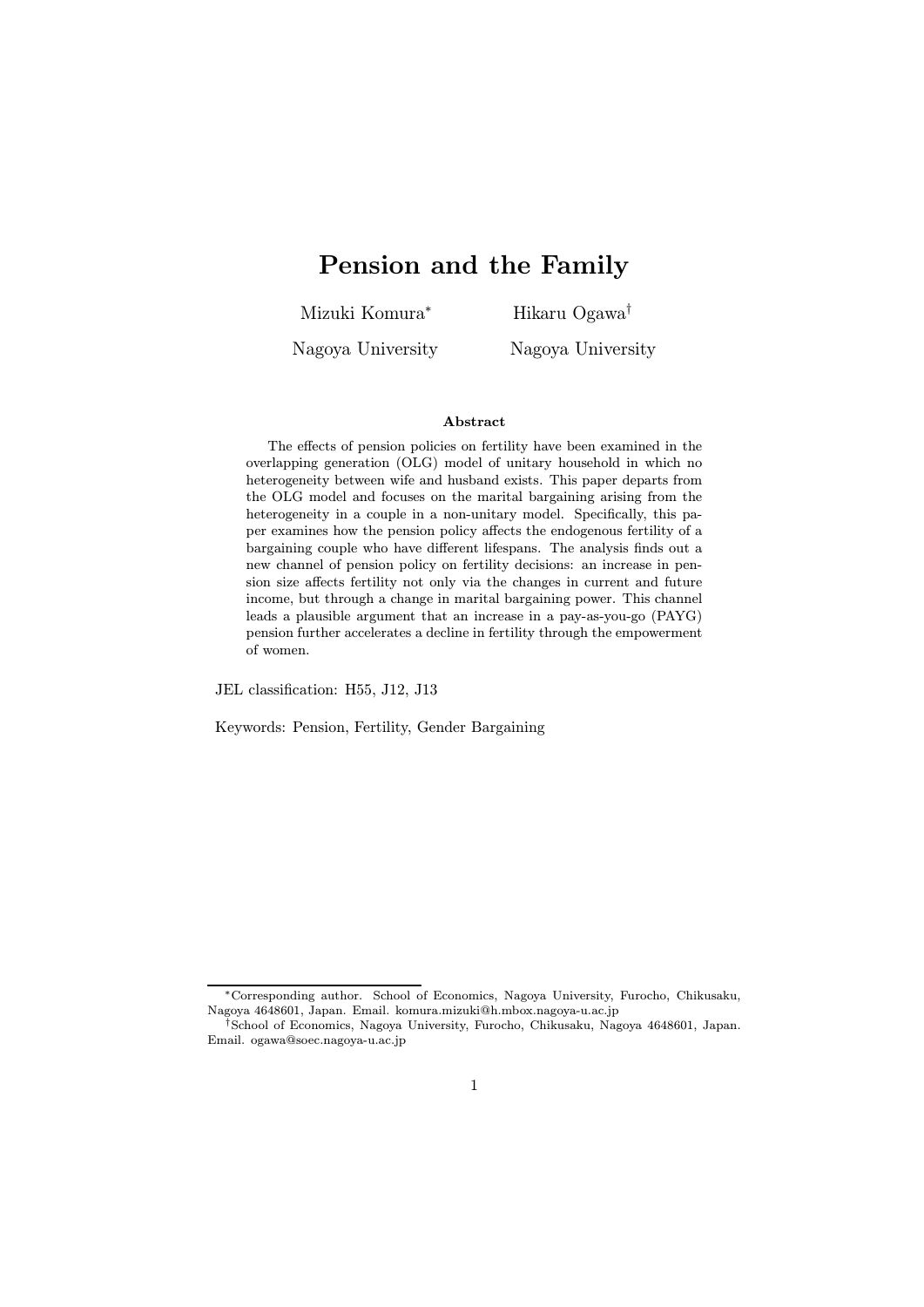# 1 Introduction

Acceleration in demographic aging has caused many developed countries to reform their existing pension systems. Against a background of this policy concern, the mutual dependence relationship between fertility and public pension has come under intense study (Cigno, 1993; Zhang and Zhang, 1998; Wigger, 1999; Yakita, 2001; Groezen et al., 2003; Groezen and Meijdam, 2008; Hirazawa and Yakita, 2009). Economists are intrigued with the pay-as-you-go (PAYG) pension system as an inter-generational redistribution device that involves the intra-generational redistribution effect.<sup>1</sup> If the PAYG pension system is generous to be equally beneficial to all individuals, it induces the redistribution among heterogeneous households. Some studies deal with heterogeneity among households, but they draw the household as a single decision unit based on unitary model, and do not consider heterogeneity within the household. This paper adopts different approach. By focusing on the marital bargaining arising from the heterogeneity in a couple, we describe the intra-generational redistribution effect of the pension policy and how its expansion affects the balance of power between husband and wife, and the fertility of the couple having different lifespans.

Heterogeneity within a household can be factors that bring about intragenerational redistribution. For example, an expansion of a generous pension system means an implicit income transfer from the shorter longevity spouse to the spouse with longer longevity. Recent studies based on the non-unitary model have considered this intra-redistribution effect in the retirement period.<sup>2</sup>

<sup>&</sup>lt;sup>1</sup>Sinn (2004) considers redistribution from households with children to those without, because children can be insurance devices for households who cannot have children in the PAYG pension scheme. Cremer et al. (2008) consider redistribution under both funded and unfunded pension systems in the presence of different abilities in raising children among households. Hirazawa et al. (2013) focus on redistribution among households with different contributions as a result of different childcare schedules. Heterogeneity among households is discussed in the many studies on public policies. Bommier et al. (2011a, 2011b) consider the problem of redistribution among households with different longevities. Cremer et al. (2004) examine how the redistribution effect of implicit tax imposed on postponed retirement affects households' retirement activities in the presence of different productivities and health statuses. Cremer et al. (2010) consider a trade-off between redistribution due to heterogeneous productivities and redistribution caused by heterogeneous longevity (which is positively correlated with productivities).

<sup>&</sup>lt;sup>2</sup>The distribution effect of public policy among family members in the young period is theoretically considered by Lundberg and Pollak (1993). Komura (2012, 2013) theoretically examines the intra-family distribution effect of policy shifts from in-cash child support to in-kind child support, and the shift of unit of income taxation from household to individual,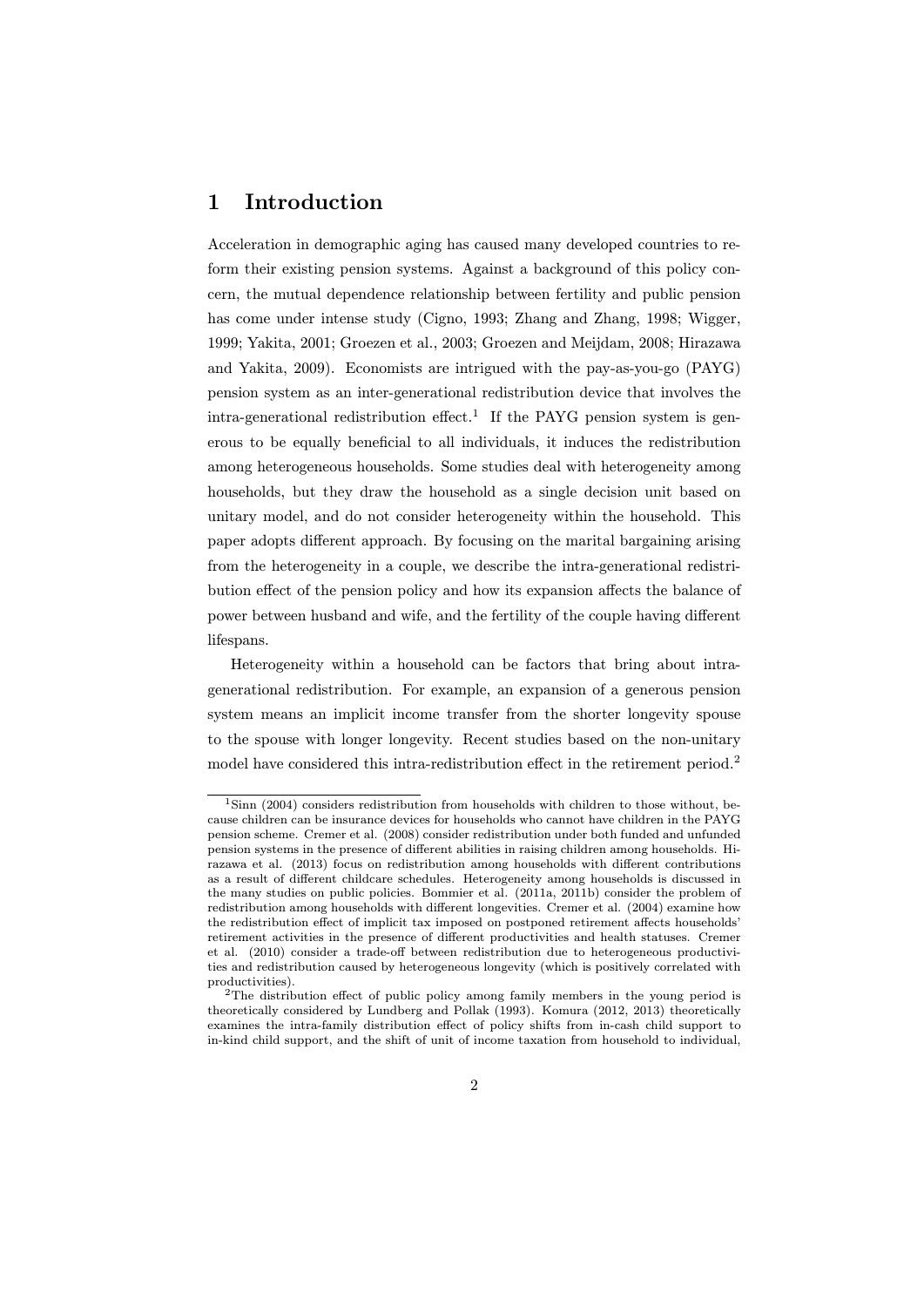Theoretically, Browning (2000) showed that a generous pension system involves redistribution from husbands to wives following the fact that women tend to live longer, and that it results in increased savings, which is favorable household allocation for wives.<sup>3</sup> Empirical study of Duflo  $(2003)$  also confirms the intragenerational redistribution effect of an expansion of a generous pension in South Africa, which is more likely to be beneficial for wives because of their longer period of life. Although they shed new light on the redistribution effect of public policies within the families in retirement period, the long-run effects of policies on household fertility decisions are not examined. The purpose of this paper is to explore the effects of the PAYG pension system on fertility, taking into account gender difference in longevity and its effect on redistribution within the household.

Our model has three features. The first is that the household makes a decision through intra-household bargaining.<sup>4</sup> Homogeneous couples look like the picture of happiness, but the reality proves different. It is known that wives tend to be younger than their husbands, and that they tend to live longer than their husbands do. <sup>5</sup> The difference in lifespan leads couples to bargain over the saving in the young because the wife wants to have greater wealth at the retirement stage (Lundberg and Ward-Butts, 2000; Lundberg et al., 2003), which may reduce the demand for private consumption and the number of children in the young period. To gain insight into the declining birthrate, we must find the channel of policy effects by accounting for the endogenous marital relationship of heterogeneous spouses. The second feature is considering the effect of the pension system on fertility in a family bargaining model in which the balance of power of the young couple is affected by social norms or peer pressure.<sup>6</sup> In

respectively. Lundberg et al. (1997) found a significant redistribution effect caused by the shift of the child allowance recipient from fathers to mothers in the UK.

 $3\text{A}$ ura (2005) also uses the American legislation change of 1984 in favor of wives, who are likely to be widowed because of their higher life expectancies, to show that this implicit income transfer leads the household wealth portfolio to reflect the wife's intentions more.

<sup>4</sup>Social security is explored in recent studies with a non-unitary representation of the household, but in which household members behave non-cooperatively. In contrast to our setting of family bargaining, Glazer (2008) showed that couple's non-cooperative strategic interactions result in inefficient household savings, and that the social security system can improve welfare because it forces them to secure savings.

<sup>&</sup>lt;sup>5</sup>The United Nations (2000), based on 236 countries, reported that husbands are older than their wives in all but one country. This husband-wife age gap tends to be larger in developing countries, especially African nations, but smaller in developed countries.

<sup>6</sup>This concept is based on Grossbard-Shechtman (1984) and Lundberg and Pollak (1993), both of which suggested that marriage relations are determined in a marriage market that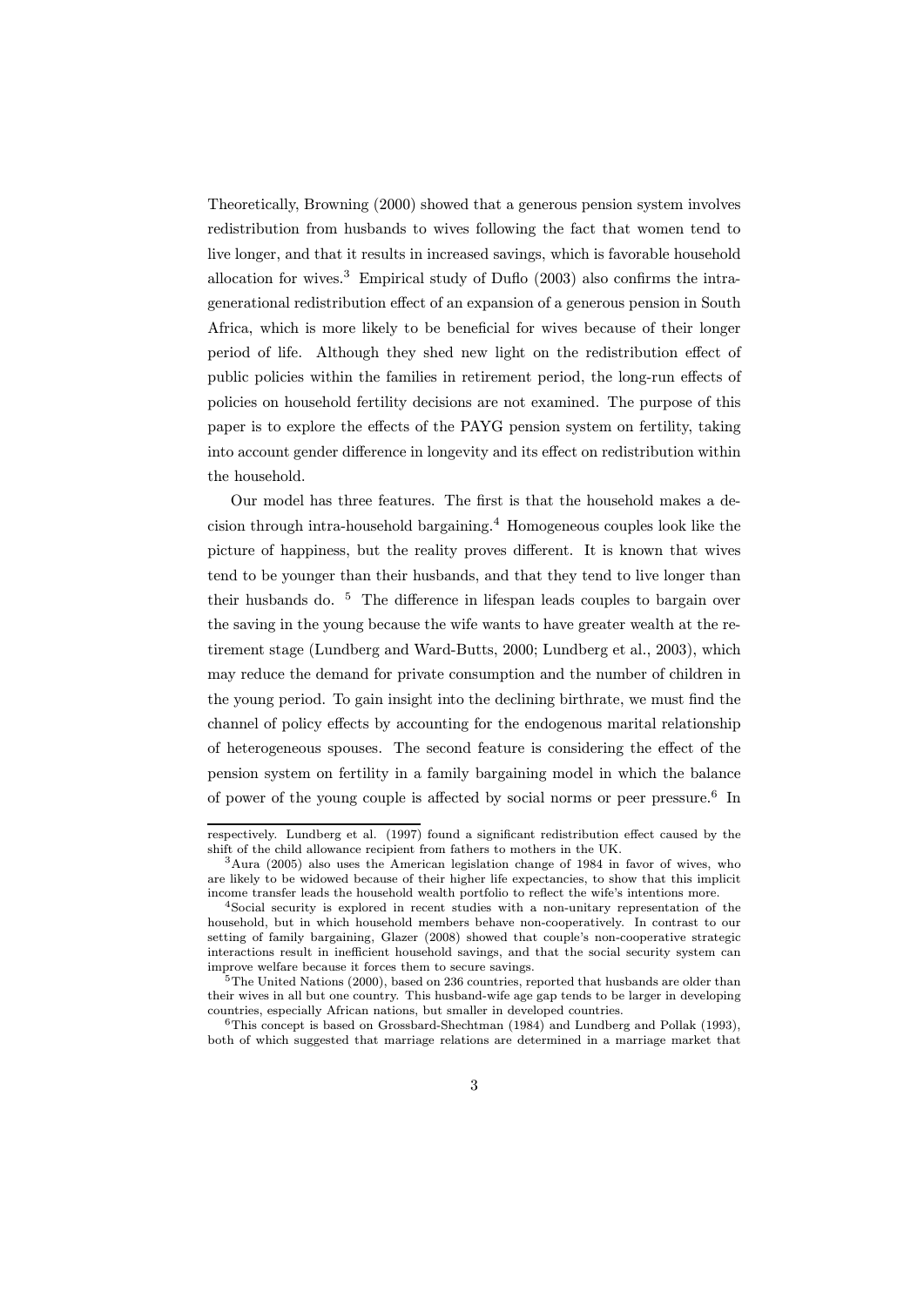our model, the bargaining power depends on the difference between the average lifetime income of men and women in the economy, and hence, the bargaining positions of marriage are affected by the PAYG pension system. This reflects empirical evidence that social security affects the balance of power in a couple (Duflo, 2003). The third feature of our model is that fertility is determined endogenously. Most studies based on life-cycle models of a household with multiple decision units focus on household wealth or behaviors for the retirement period, with little interest in fertility. Here, we formulate a model of family bargaining in which fertility is endogenous under the PAYG pension system.

This study reveals a new channel of pension policy on fertility decisions; an increase in pension size affects fertility not only via the changes in current and future income, but also through a change in marital bargaining power. Specifically, the study presents a plausible argument that an increase in the PAYG pension further accelerates a decline in fertility compared to the unitary model, in which the bargaining power of the couple is not of interest. Increasing a generous pension system induces intra-household redistribution between spouses with different longevities, as well as the inter-generational income redistribution between young and old generations, as discussed in the traditional unitary model. Since this redistribution from short-living husbands to long-living wives alters the balance of power of couples through the changes in their relative expected lifetime incomes, this change favors wives who expect that they will live longer than their husbands will. The change in the balance of power within the couple affects their decision on the number of children they have, because the wife has the longer lifespan, so that she has a larger incentive for saving by reducing expenditure in the young period.

This paper is organized as follows. Section 2 presents a model of two family members with different longevity. Section 3 explores the equilibrium of our model. Section 4 carries out our policy analysis and Section 5 concludes the paper.

### 2 Model

Consider a small open economy, comprising one representative household and a government. The household consists of two individuals  $(i = f, m)$ , where f and reflects cultures or social norms.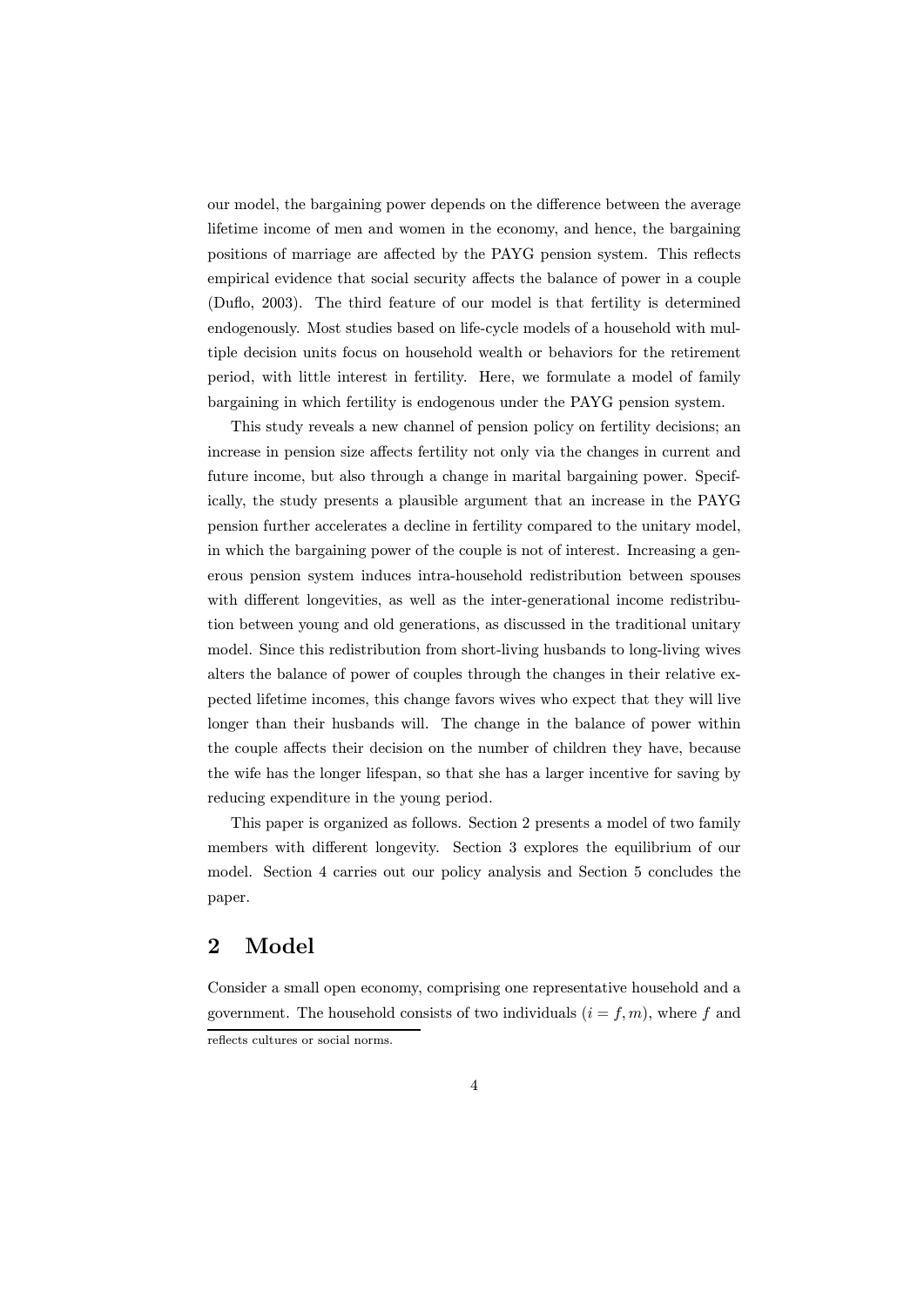$m$  denote the female (wife) and male (husband), respectively. Each individual lives for at most two periods: young and old. Although everyone can certainly live through the young period, there is uncertainty in old age. For the sake of simplicity, we assume that the individual is either alive or dead at the beginning of the old period. The probability that individual  $i$  survives in the old period is denoted by  $\lambda_i$ . To incorporate the gender difference in longevity, we assume that the wife has a longer lifespan than the husband:  $\lambda_f > \lambda_m$ . In the young period, individuals get married with the partner  $j$   $(j \neq i)$ , raise their children, and earn an income by supplying their time in the labor market. After paying tax, they allocate their collective earnings among their private consumptions and saving for retirement. In the retirement period, they consume with the pension benefit and the return from their savings. The government employs the PAYG pension scheme for income distribution from young to old generations. It imposes a tax on each household in the young period to finance the pension benefit for the elderly living in the same period.

*Household*. Individual i in a household gains utility from consumption in the young and old periods, as well as the number of children. The utility function of individual i born at period  $t$ , who belongs to generation  $t$ , is assumed to be:

$$
EU_{it} = \ln n_t + \ln c_t + \lambda_i \ln d_{t+1},\tag{1}
$$

where  $n_t$  is the number of children of each gender who belong to the couple in generation t, which means that one unit of  $n_t$  corresponds to a pair of son and daughter.<sup>7</sup> In (1),  $c_t$  and  $d_{t+1}$  are the couple's consumption of private goods in the young and old periods, respectively. We assume that the wife and the husband consume the same amount of private goods. Our main results do not change if we remove this assumption. Even though their preferences are identical, there exists a gender gap in longevity within their expected utilities. The household welfare function is the sum of the weighted utilities of the spouses:

$$
V_t = \theta_t EU_{ft} + (1 - \theta_t)EU_{mt},\tag{2}
$$

where  $\theta_t \in [0, 1]$  represents the bargaining power of the wife. Following Chiap-

<sup>7</sup>This approach was also used in the theoretical models of Galor and Weil (1996), Abio et al. (2004), Doepke and Tertilt (2009), and de la Crox and Donckt (2010). Abio et al. examined the relationship between social security and fertility in the OLG model of two-earner household, but they treated household as decision unit and do not deal with the marital bargaining.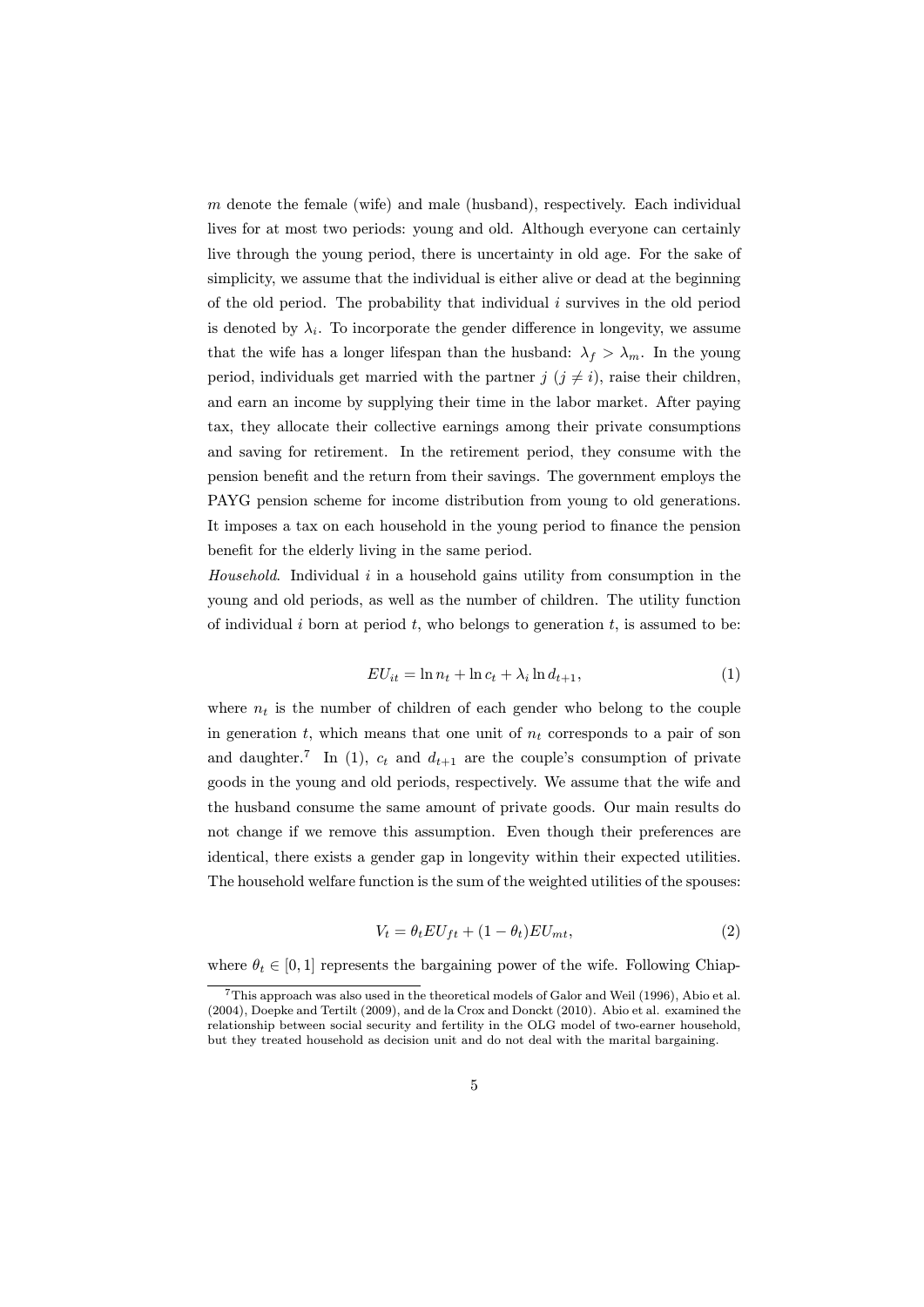pori (1988, 1992) and Apps and Rees (1988), we assume that household members can always achieve an efficient allocation based on certain distributional rules within the household. Here,  $\theta_t$  can be interpreted as the distribution rule in our model.<sup>8</sup>

Each individual is endowed with one unit of time in their young period, and supplies their time in market and domestic work. Childcare activities are the domestic production, so the husband and/or wife commit time to the upbringing of the children. The fixed time for parental attention per child is denoted by z and the time spent on market work by individual *i* is denoted by  $L_t^i$ . Based on the averages of the observations, we assume that husband's wage is higher than the wife's:  $w_m > w_f$ . Furthermore, we assume the parental time of the wife and the husband are completely substitutable. Thus, it is the most efficient for a couple if the wife takes care of their children, and the husband's endowed time is spent solely on market work:  $L_t^f = 1 - zn_t$  and  $L_t^m = 1$ .<sup>9</sup>

In the young period, the couple chooses the number of children they have,  $n_t$ , and allocates the disposable income among their own private goods consumption,  $c_t$ , and their savings for retirement,  $s_t$ . The budget constraint of the household in the young period is given by:

$$
c_t + w_f z n_t + s_t = w_f + w_m - \tau,\tag{3}
$$

where  $\tau$  denotes the lump-sum tax imposed on the household. Here,  $w_f + w_m$  $\tau$  is assumed in the following analysis. In the retirement period, the household members enjoy their private goods consumption, financed by the return from their savings and the pension benefit. The budget constraint of the household in the retirement period is:

$$
d_{t+1} = Rs_t + (\lambda_f + \lambda_m)P_{t+1},\tag{4}
$$

where  $P_{t+1}$  is the pension benefit to each individual and

<sup>&</sup>lt;sup>8</sup>The classic formulation of intra-household bargaining was studied in the Nash bargaining model (Manser and Brown, 1980; McElroy and Horney, 1981). They regarded the statuses of single or divorced as threat-points. The threat-points of the Lundberg and Pollak (1993) bargaining model are statuses of non-cooperative equilibrium. Lundberg and Pollak (1996) give an excellent survey on intra-family bargaining.

 $^9\mathrm{Easing}$  the assumption of complete substitution does not affect our main results as long as the wife is better at caring for the children.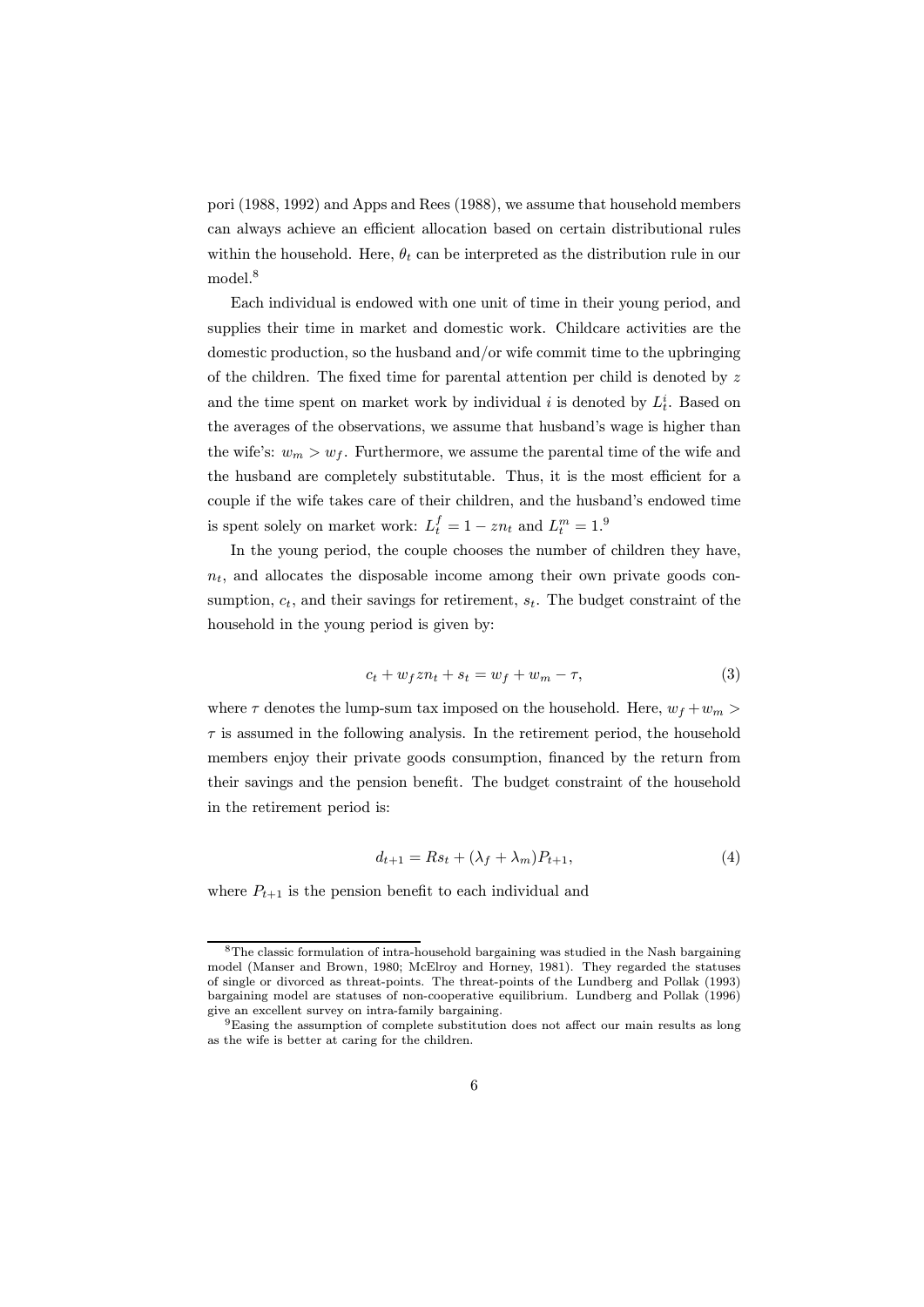$$
R \equiv \frac{1+r}{\lambda_f + \lambda_m - \lambda_m \lambda_f} \tag{5}
$$

is the return rate for the savings after one period, while  $r$  is the interest rate. Here, (5) implies that the savings in the young period are returned to the household, as long as one member of the couple survives. In (4), the term  $(\lambda_f + \lambda_m)P_{t+1}$  implies that the more probability that the household member i lives during the second period, the more likely he/she can obtain the total pension benefit.

Given the bargaining power,  $\theta_t$ , the household maximizes (2) subject to (3) and (4). Solving the optimization problem, we have the following demand functions:

$$
c_t = \frac{I_t}{2 + \theta_t \lambda_f + (1 - \theta_t) \lambda_m},\tag{6}
$$

$$
d_{t+1} = \frac{RI_t \left[\theta_t \lambda_f + (1 - \theta_t) \lambda_m\right]}{2 + \theta_t \lambda_f + (1 - \theta_t) \lambda_m},\tag{7}
$$

$$
n_t = \frac{I_t}{w_f z \left[2 + \theta_t \lambda_f + (1 - \theta_t)\lambda_m\right]},\tag{8}
$$

$$
s_t = \frac{\left[\theta_t \lambda_f + (1 - \theta_t)\lambda_m\right](w_f + w_m - \tau)R - 2(\lambda_f + \lambda_m)P_{t+1}}{\left[2 + \theta_t \lambda_f + (1 - \theta_t)\lambda_m\right]R},\tag{9}
$$

where  $I_t \equiv w_f + w_m - \tau + (\lambda_f + \lambda_m)P_{t+1}R^{-1}$  is the net lifetime income for the couple. The demand functions show that, as the bargaining power of the wife rises, the private goods consumption in the young period and fertility fall, while the savings, and thus, the consumption in the old period, increases:  $\partial c_t/\partial \theta_t < 0$ ,  $\partial n_t/\partial \theta_t < 0$ ,  $\partial s_t/\partial \theta_t > 0$  and  $\partial d_{t+1}/\partial \theta_t > 0$ . Intuitively, there is a conflict between spouses in terms of lifetime goals because the wife thinks she will outlive her husband, while the husband believes the opposite. Hence, the wife wants to save the more money for retirement than her husband. If the wife's bargaining position becomes more favorable than her partner, the household outcomes are more likely to reflect her intentions. Consequently, the private goods consumption in retirement age increases by reducing consumption in the young period, as well as the number of children they have.

*PAYG Pension*. The government operates the PAYG pension system. It imposes a tax on each household in the young period so that it can finance the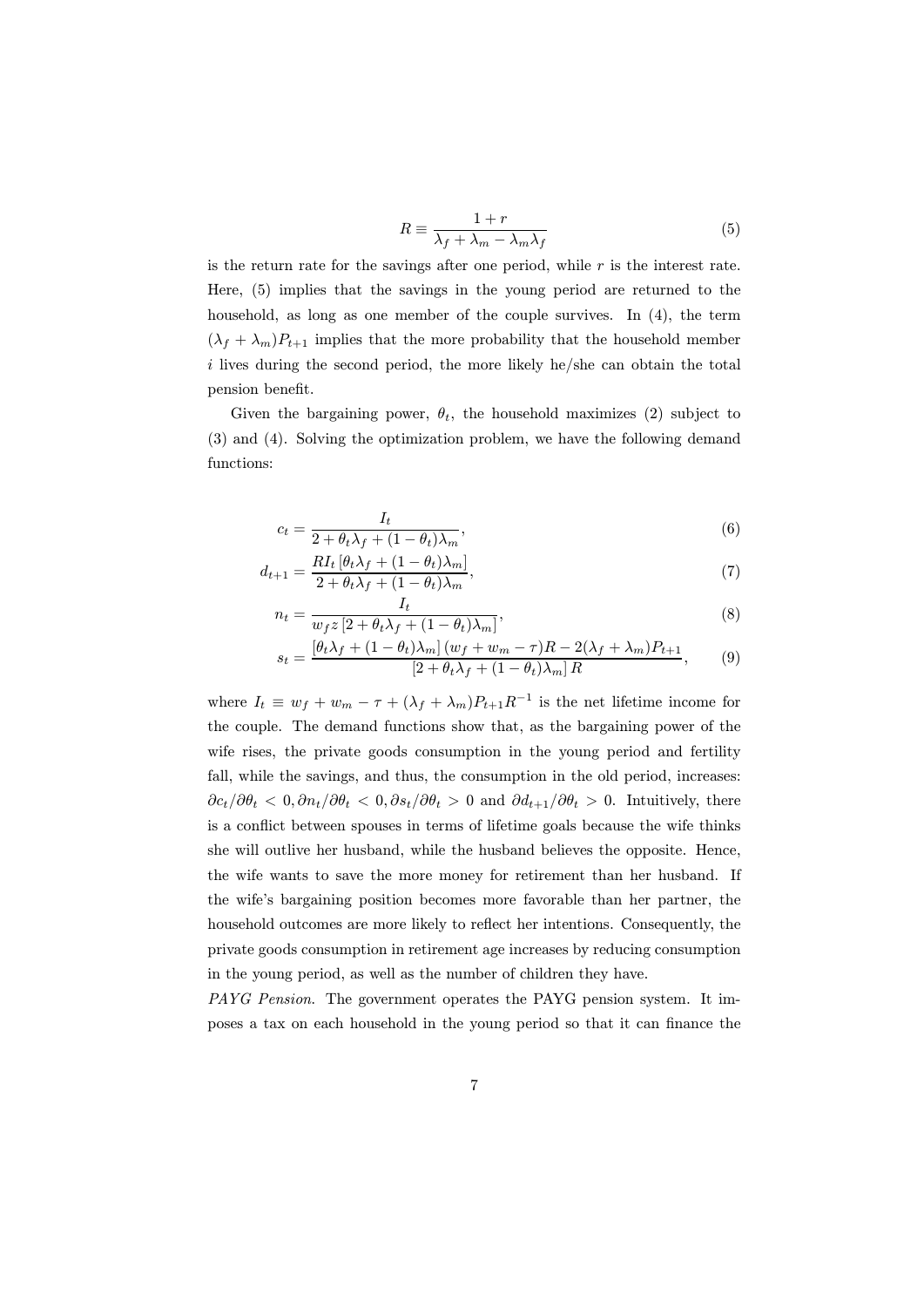pension benefit for people living in the old period. The government's budget constraint in per household terms is given by:

$$
n_t \tau = (\lambda_f + \lambda_m) P_{t+1}.
$$
\n(10)

*Bargaining Power*. We assume that the power balance of young couples is shaped within the marriage market and is affected by social norms or peer pressure (Grossbard-Shechtman, 1984, 1993, 2013; Lundberg and Pollak, 1993; Komura,  $2012$ ,  $2013$ ).<sup>10</sup> They anticipate the balance of power within the marriage by observing the behaviors and economic relations of their parents. Specifically, the balance of power of the couple in generation t depends on the difference in their average resources of men and women in generation  $t - 1$ , including the income from the pension benefits of men and women in the preceding generation.

$$
\theta_t = \theta \left[ w_f L_{t-1}^f - w_m L_{t-1}^m + \beta (\lambda_f - \lambda_m) P_t R^{-1} \right],\tag{11}
$$

where  $\theta' > 0$  is assumed. For simplicity of notation, we assume  $\theta'' = 0$ . In (11), the term  $w_f L_{t-1}^f - w_m L_{t-1}^m$  represents the gap in labor income, and the term  $\beta(\lambda_f - \lambda_m) P_t R^{-1}$  represents the gap in the expected pension benefits that affect the bargaining power of the couple.  $\beta \in [0,1]$  captures how the degree of how the pension policy (or income in the retirement period) affects the balance of power within the marital relationship. If  $\beta = 1$ , the gap in the expected pension benefits and the gap in labor income have the same effect on the bargaining power. Therefore, the determinant of power for the couple simply becomes the difference between the expected lifetime incomes of men and women. In contrast,  $\beta = 0$  reduces our model to that of Komura (2012), in which the pension policy has no impact on the bargaining power.

Recalling that the husband spends his time solely in the labor market, (11) can be rewritten as:

$$
\theta_t = \theta \left[ w_f (1 - z\overline{n}_{t-1}) - w_m + \beta (\lambda_f - \lambda_m) P_t R^{-1} \right],\tag{12}
$$

where  $\overline{n}_{t-1}$  stands for the average number of children per household in generation  $t - 1$ . Note that the wife's bargaining power decreases as the average

<sup>10</sup>Using data of European countries and Japan, Feyrer et al. (2008) pointed out that women's status is affected not only by common economic factors but also by the longstanding cultural and social factors.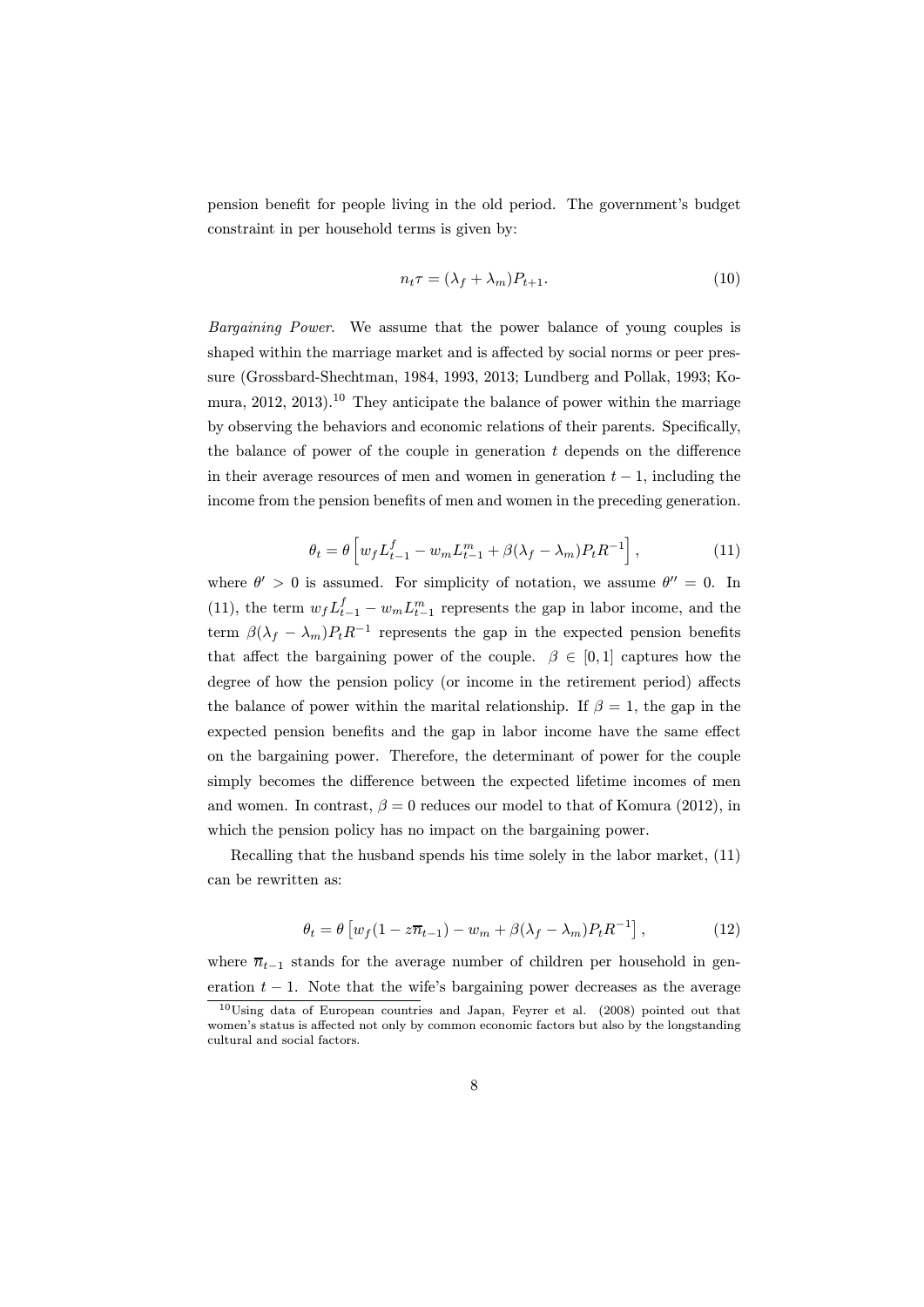number of children in the society increases,  $\partial \theta_t / \partial \overline{n}_{t-1} = -\theta' w_f z < 0$ . This implies that having children by couples in the previous generation weakens the wife's say in the next generation, because a reduction in her earning is expected because of peer pressure. It is also worth mentioning that the expansion of a public pension, which mainly aims to transfer income from young to old, plays a role in the income transfer from husbands to wives in our model, and hence, it increases the wife's bargaining power,  $\partial \theta_t / \partial P_t = \theta' \beta (\lambda_f - \lambda_m) R^{-1} > 0$ .

# 3 Equilibrium

#### 3.1 Dynamics

Using (8), (10) and (12), the dynamics of bargaining power can be obtained as:

$$
\theta_{t+1} = \theta \left( w_f - w_m - \frac{R \left( w_f + w_m - \tau \right) A}{w_f z \left[ 2 + \theta_t \lambda_f + (1 - \theta_t) \lambda_m \right] R - \tau} \right),\tag{13}
$$

where

$$
A \equiv zw_f - \frac{\beta \tau (\lambda_f - \lambda_m)}{R(\lambda_f + \lambda_m)}.
$$
\n(14)

Differentiation gives: $11$ 

$$
\frac{\partial \theta_{t+1}}{\partial \theta_t} = \frac{(\lambda_f - \lambda_m) z \theta' n_t^2 w_f A}{w_f + w_m - \tau},
$$
\n(15)

$$
\frac{\partial^2 \theta_{t+1}}{\partial \theta_t^2} = -\frac{2z^2 w_f^2 (\lambda_f - \lambda_m)^2 n_t^3 \theta' A}{(w_f + w_m - \tau)^2},
$$
\n(16)

If  $\tau$  is sufficiently small, the sign of (14) tends to be positive,  $A > 0$ . This corresponds to the case in which the pension policy is inactive, or  $\tau = 0$ . In contrast, when the pension policy is active and  $\tau$  is sufficiently large, (14) is likely to take a negative sign,  $A < 0$ . Supposing that  $\theta_{t+1} |_{\theta_t=0} > 0$ , (15) and (16) reveal that the bargaining power converges monotonically (cyclically) to the steady-state if  $A > (0)$ .<sup>12</sup>

#### Figure 1. HERE

<sup>11</sup>See Appendix A.

<sup>&</sup>lt;sup>12</sup>The stability of the steady-state is ensured by assuming  $|\partial \theta_{t+1}/\partial \theta_t|$  < 1.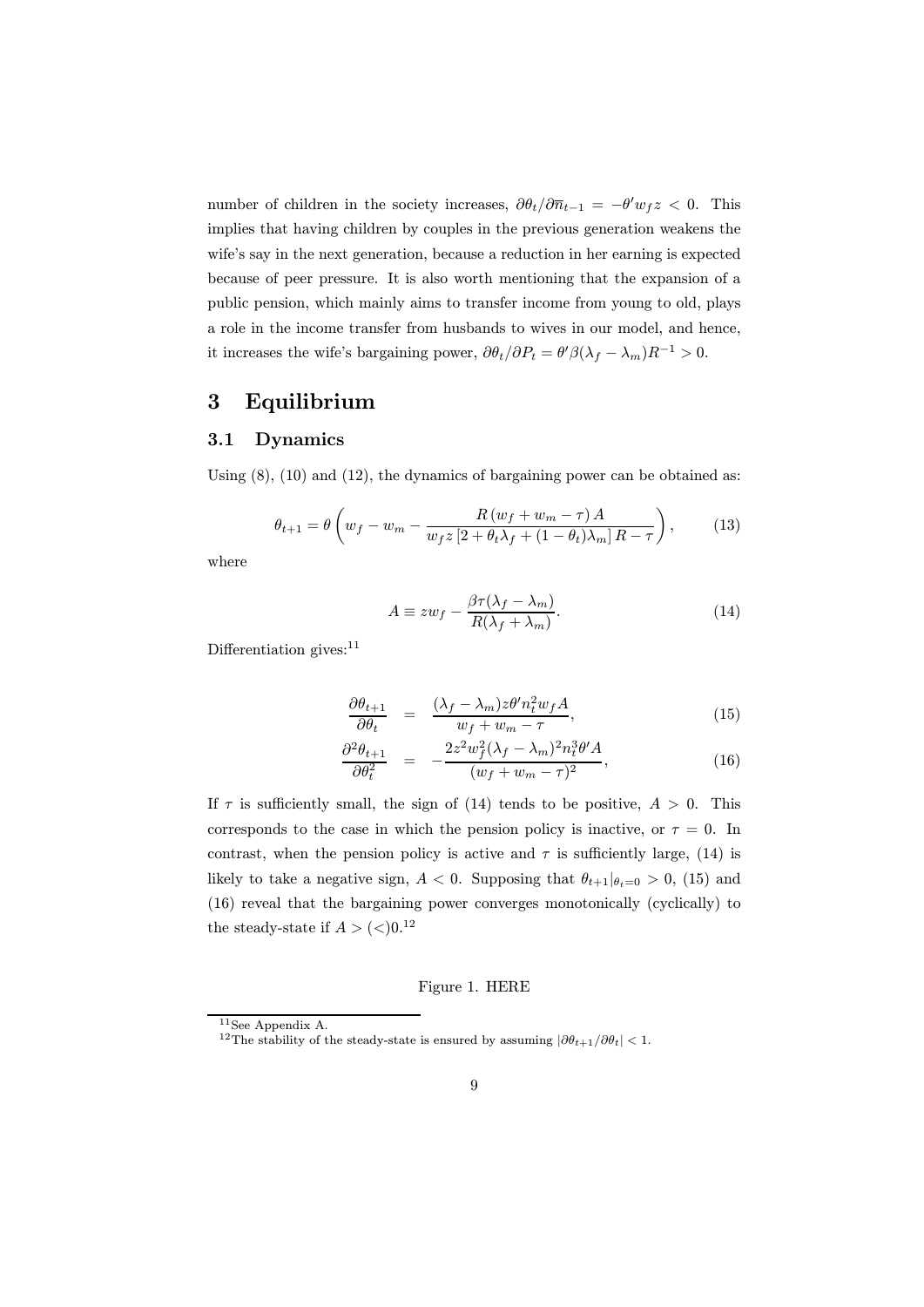Behind the dynamics of the bargaining power, the dynamics of fertility can be derived in a similar way to show that the fertility converges to the steady state monotonically (cyclically) if  $A > \langle \langle \rangle 0$ .

### 3.2 Steady state

Using (8), (10), and (12), the steady-state value of the bargaining power and the fertility satisfy:

$$
\theta = \theta \left( \frac{\beta \tau n (\lambda_f - \lambda_m)}{(\lambda_f + \lambda_m) R} - w_f z n + w_f - w_m \right), \tag{17}
$$

$$
n = \frac{R(w_f + w_m - \tau)}{w_f z \left[2 + \theta \lambda_f + (1 - \theta)\lambda_m\right]R - \tau}.
$$
\n(18)

To plot combinations  $(\theta, n)$  that satisfy (17) and (18) we first reveal how the fertility affects the bargaining power in the steady state equilibrium. From (17) and  $\theta'' = 0$ , we have:

$$
\frac{\partial \theta}{\partial n} = -\theta' A, \tag{19}
$$

$$
\frac{\partial^2 \theta}{\partial n^2} = 0. \tag{20}
$$

In (19), if  $\tau = 0$  (or  $\beta = 0$ ), then  $A > 0$ , the effect of fertility on the bargaining power is negative,  $\partial\theta/\partial n$  < 0. This implies that having another child reduces women's bargaining position since the wife is forced into child rearing, reducing her income from the labor market. Having a child as a factor against women's bargaining power is captured by the first term in (14). If  $\tau > 0$  (and  $\beta \neq 0$ ), the sign of  $\partial\theta/\partial n$  depends on the relative magnitude of two terms. The second term in the angle bracket of (16) captures the positive effect of having a child on the wife's bargaining power, owing to the PAYG pension system. The more children there are in society, the more the pension benefit increases for the elderly. Because the wife is more likely to survive in the retirement period, her expected benefit from the PAYG pension system is higher than that of her husband's. As the weight of pension benefit in the bargaining power increases, owing to an increase in fertility, the wife becomes invulnerable, strengthening her power within the couple.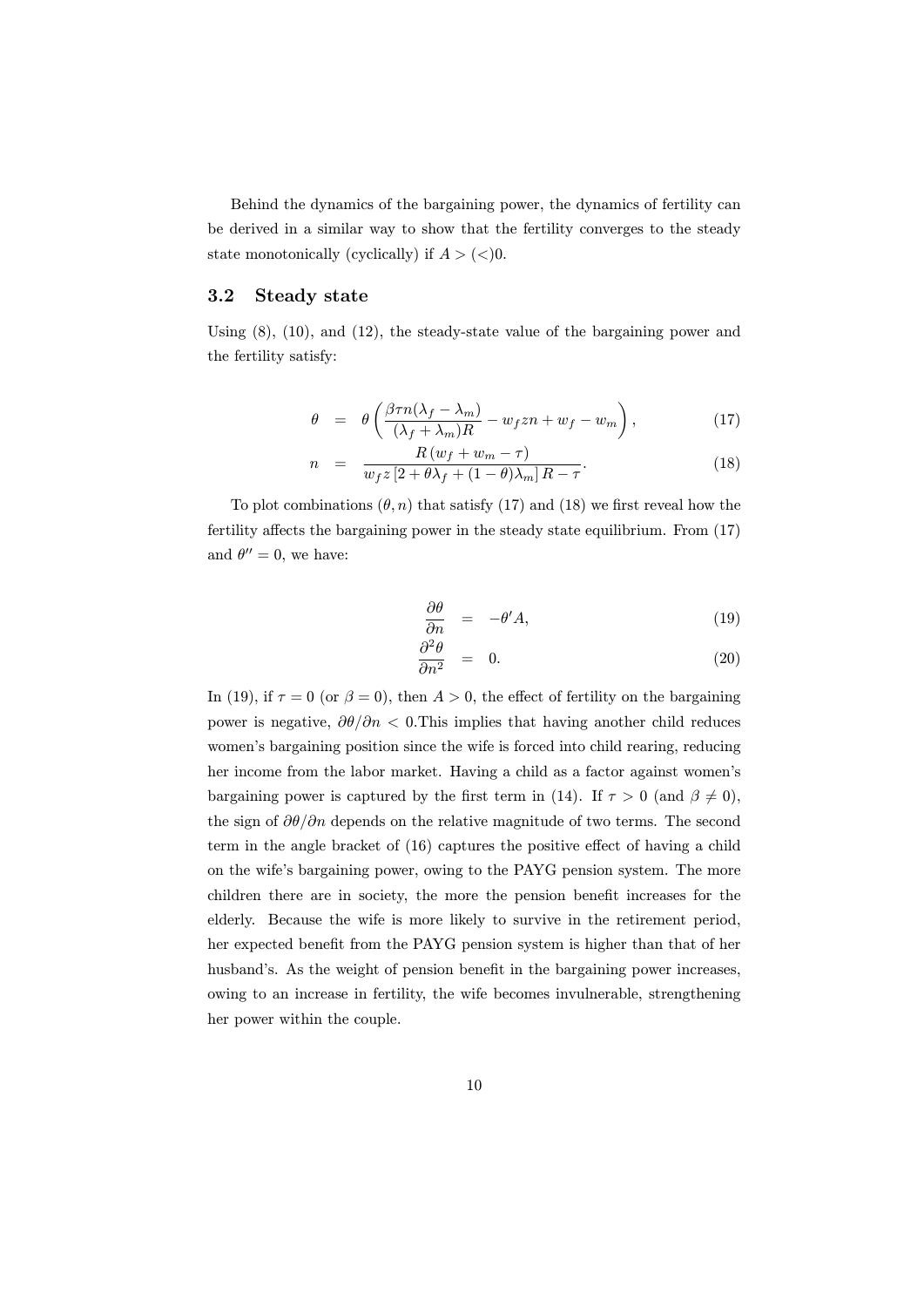### Figure 2. HERE Figure 3. HERE

 $\theta(n)$  in Figures 2(a) and 3(a) represents (17) when the pension policy is inactive, i.e.,  $\tau = 0$  (or  $\beta = 0$ ) or  $\tau$  is sufficiently small to cause the sign of (19) negative. In contrast,  $\theta(n)$  in Figures 2(b) and 3(b) represent the alternative case, in which the pension policy is active,  $\tau > 0$  (and  $\beta \neq 0$ ) leading the sign of (19) to be positive.

We next study how fertility is related to the bargaining power in the steadystate. From (18), differentiating n with respect to  $\theta$  gives: <sup>13</sup>

$$
\frac{\partial n}{\partial \theta} = -\frac{n^2 z w_f (\lambda_f - \lambda_m)}{w_f + w_m - \tau} < 0,\tag{21}
$$

$$
\frac{\partial^2 n}{\partial \theta^2} = 2n \left[ \frac{nzw_f(\lambda_f - \lambda_m)}{w_f + w_m - \tau} \right]^2 > 0.
$$
 (22)

(18) is illustrated as  $n(\theta)$  in Figure 2 and Figure 3, showing that the number of children the couple has decreases as the woman's bargaining power increases. This is simply because the wife lives longer than the husband does. As women are likely to live longer, they want to save more money for future consumption rather than spending it on raising children. In such situation, therefore, a rise in women's bargaining power leads to a fall in fertility rate, reflecting their intentions in household decisions.

# 4 Effects of Pension Policy

In this section, we examine the effects of the changes in the size of a PAYG social security system on fertility and women's bargaining power, focusing on the stable steady-state equilibrium of  $E_1$  in Figures 2(a) and 3(a), and  $E_5$  in Figures 2(b) and 3(b).

First, we come back to the traditional argument in which the bargaining power is fixed. Using  $(18)$ , this can be confirmed by differentiating n with respect to  $\tau;^{14}$ 

<sup>13</sup>See Appendix A.

<sup>14</sup>See Appendix A.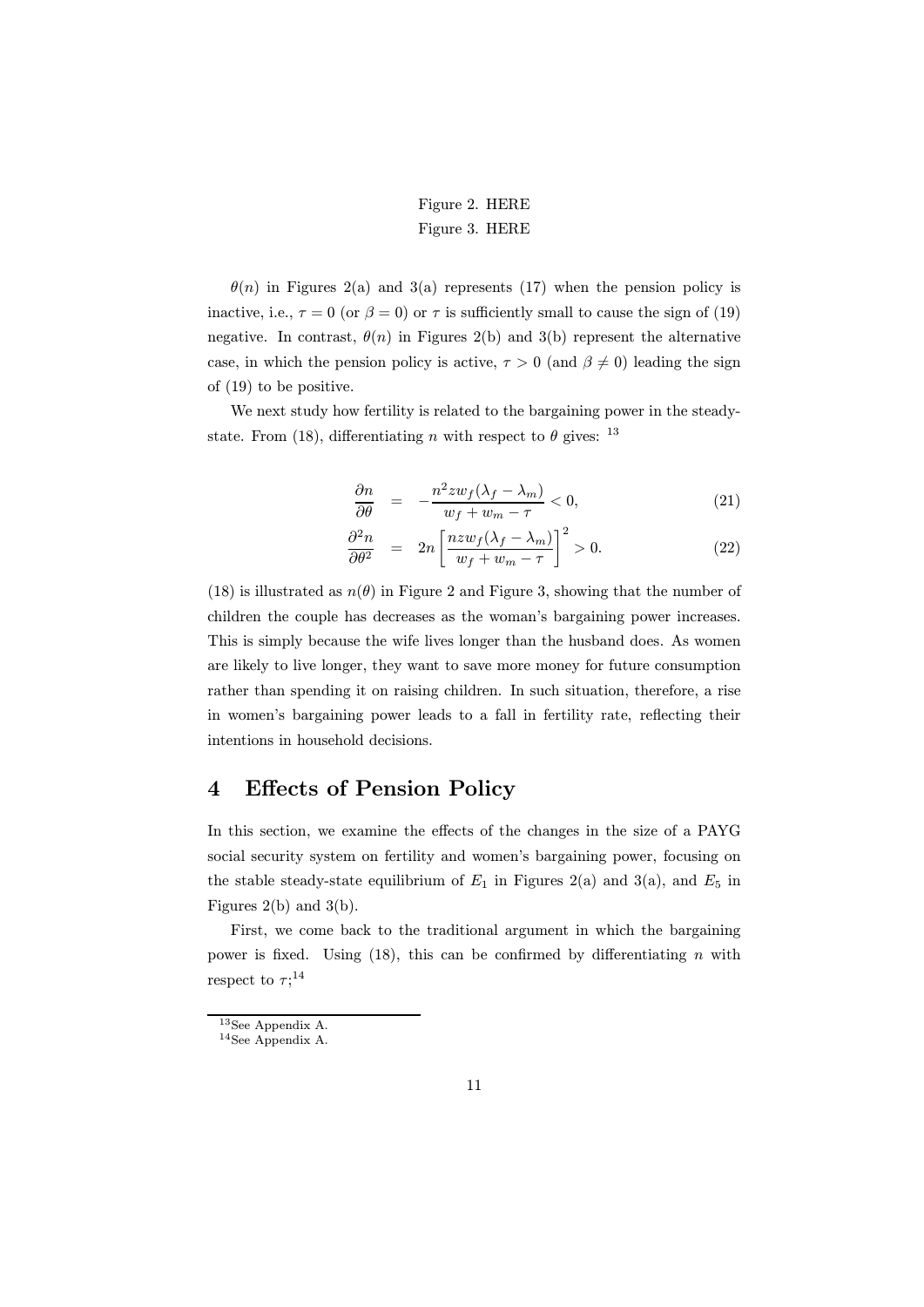$$
\frac{dn}{d\tau}|_{d\theta=0} = -\frac{n(R-n)}{R(w_f+w_m-\tau)}.\tag{23}
$$

Here, (23) shows that, given bargaining power  $\theta$ , an increase in the tax rate reduces (increases) the fertility if  $R > \langle \langle \rangle n$ .

An increase in the size of the pension policy, represented by  $\tau$ , affects fertility via the change in the lifetime full income in two ways: (i) the reduction in the disposable income of the working period decreases the number of children, and (ii) the increase in the pension benefit allows the household to reduce their savings for the old period and increases their fertility. In other words, the comparison between R and n means whether the present value of leaving  $\tau$ as disposable income in the young period is larger or smaller than the present value of the pension benefit as a return of tax payments. The well-known Aaron-Samuelson condition states that the inter-generational transfer under the lump-sum financed PAYG pension benefits future generations if the economy is dynamically inefficient,  $1 + r < n$  (Samuelson, 1958; Aaron, 1966). While the interest factor is adjusted by the longevity in our model, there is strong support for the government operating the PAYG pension system, and that examining the effects of pension policy is relevant if  $R < n$ . When  $R < n$ , the positive effects of a pension expansion on lifetime income overwhelms the negative effects. As a result, an increase in lifetime income induces a rise in the number of children, as children are normal goods in our model.

On the other hand, if the economy is dynamically efficient,  $1 + r > n$ , the introduction of the lump-sum financed PAYG-scheme basically loses its theoretical foundation. However, as summarized by Groezen et al. (2003), the political incentives may promote the introduction of an unfunded pension scheme or, a drastic policy reform is often difficult from a practical standpoint, even if the environment surrounding the economy becomes against a PAYG pension. If the PAYG pension system is operated under the condition that  $R > 1 + r > n$ , and the government increases the size of the pension policy, the negative effect on fertility of a decrease in disposable income in the young period outweighs the positive effect of an increase in pension benefit, which results in a fall in fertility rate.

In Figures 2(a) and 2(b), the policy effects on the fertility, given  $\theta$ , are depicted by the shift of the  $n(\theta)$  curve. When  $R < n$ , the sign of (23) becomes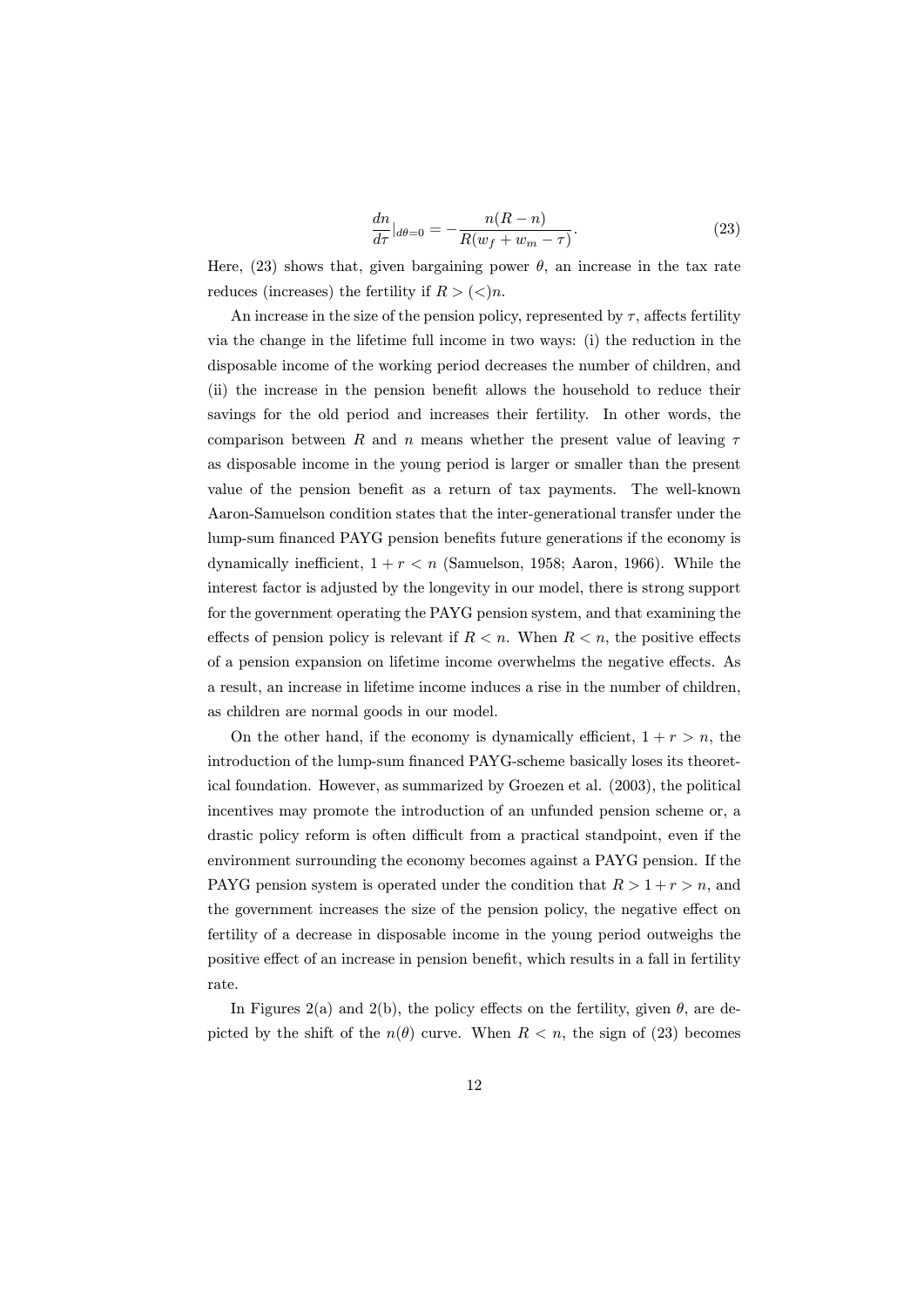positive, becomes positive, which shifts the curve from  $n(\theta)$  to  $n^1(\theta)$ . In contrast, if  $R > n$ , (23) becomes negative, and the curve  $n(\theta)$  shifts left (see Figures  $3(a)$  and  $3(b)$ ).

The important feature of our model is that the pension policy influences the bargaining power in the couple, which also has an impact on the fertility. From  $(17)$ , given n, we find that, as the pension policy increases, so does the woman's bargaining power:

$$
\frac{d\theta}{d\tau}|_{dn=0} = \frac{\beta n(\lambda_f - \lambda_m)}{(\lambda_f + \lambda_m) R} > 0.
$$
\n(24)

This indicates that an increase in the size of a pension policy, represented by  $\tau$ , induces an upward shift of the  $\theta(n)$  curve in Figure 2 and Figure 3. This is simply because the increase in pension works to the longer-living woman's advantage, increasing her bargaining power. In this case, as  $\beta$  is larger, the pension benefit is appreciated in determining the balance of power between men and women, so that the change in the pension policy affects  $\theta$  significantly. Similarly, as the gender gap in life expectancy  $\lambda_f - \lambda_m$  is larger, the gap in the expected pension benefit between men and women widens, resulting in a significant change in  $\theta$ . In such situations, an increase in  $\tau$  induces a relatively large upward shift in  $\theta(n)$ .

The steady-state equilibrium,  $n^*$  and  $\theta^*$ , satisfy (17) and (18). We first explain the effects of an increase in  $\tau$  on  $(n^*, \theta^*)$  when  $R < n$ , i.e.,  $(dn/d\tau)|_{d\theta=0} > 0$ in  $(23)$ . Figures  $2(a)$  and  $2(b)$  show the cases in which, given other variables. the effect of an increase in pension size on fertility is modest, while an increase in the pension has a great impact on bargaining power. This case tends to take place when  $\beta$  and  $\lambda_f - \lambda_m$  are large as explained above. In Figure 2(a), for instance, if we assume that the bargaining power is an exogenous parameter, then the increase in the size of the pension increases fertility along the course from  $E_1$  to  $E_3$ . However, as the bargaining power is endogenous in our model. the woman's bargaining power is strengthened by the increase in the size of the pension, moving the stable equilibrium from  $E_1$  to  $E_4$ . This shows that a rise in  $\tau$  induces a fall in fertility. The same holds for Figure 2(b). If the bargaining power is exogenous, the increase in increases fertility, along the course from  $E_5$ to  $E_6$ . However, it decreases fertility by shifting the equilibrium from  $E_5$  to  $E_7$ as the bargaining power of the wife increases. Consequently, the fertility rate in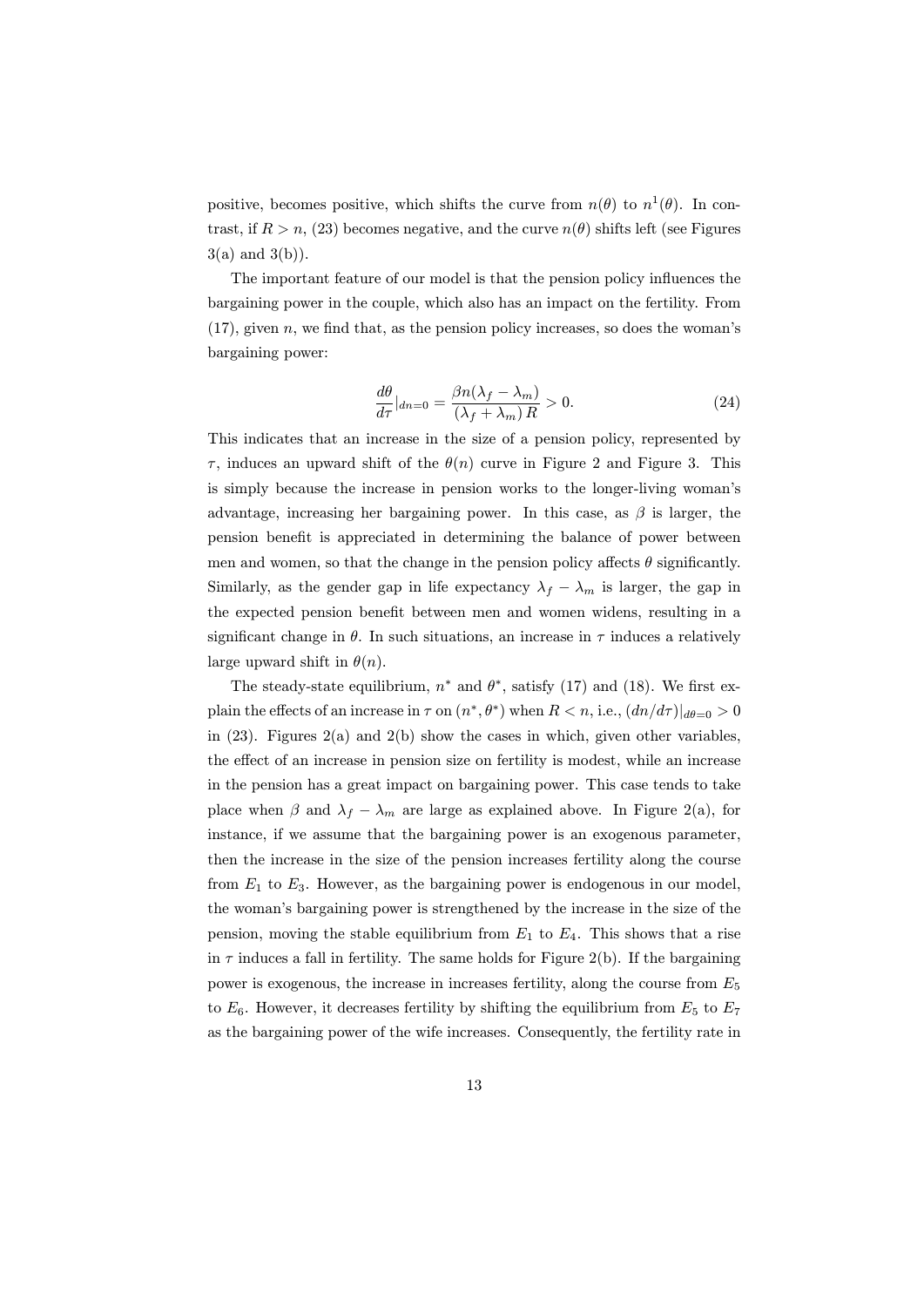the economy may fall if the bargaining power is determined endogenously.

The case of  $R > n$ , i.e.,  $(dn/d\tau)_{d\theta=0} < 0$ , can be interpreted in a similar fashion, by making use of Figures  $3(a)$  and  $3(b)$ . Both figures show that fertility decreases not only through the decrease in lifetime net income but also through the increase in the bargaining power of the wife, if the pension policy changes the balance of power significantly.

Some empirical studies with unitary models support the case in which the pension expansion by an increase in  $\tau$  causes a decline in fertility (Cigno and Rosati, 1996; Boldin et al., 2005). Our model shows that the fertility rate falls not only because of the negative income effect (i.e., the leftward shift of the  $n(\theta)$  curve) but also the negative bargaining effect (i.e., the upward shift of the  $\theta(n)$  curve). If there is no heterogeneity within a household,  $\lambda_f = \lambda_m$ , the pension policy has no influence on the bargaining power (see (24)), and thus the effects of the pension policy are essentially the same as that the traditional unitary model found. This is because the spouses' lifetime objects are identical, so that they do not need to negotiate household allocations. In the real economy with gender differences, if policy makers ignore the bargaining power effect, the negative effects of a pension reform on fertility could be biased or could reverse the sign of the impact estimated initially.

Using  $(17)$  and  $(18)$ , the graphical analysis mentioned above can be formally restated as follows:

$$
\frac{dn^*}{d\tau} = \left(\frac{\partial n}{\partial \tau} + \frac{\partial n}{\partial \theta} \frac{\partial \theta}{\partial \tau}\right) \Delta^{-1} = \frac{n}{\tau \Delta} \underbrace{(\epsilon_{n\tau}}_{+-} + \underbrace{\epsilon_{n\theta}}_{-} \underbrace{\epsilon_{\theta\tau}}_{+}),\tag{25}
$$

$$
\frac{d\theta^*}{d\tau} = \left(\frac{\partial\theta}{\partial\tau} + \frac{\partial\theta}{\partial n}\frac{\partial n}{\partial\tau}\right)\Delta^{-1} = \frac{\theta}{\tau\Delta}(\underbrace{\epsilon_{\theta\tau}}_{+} + \underbrace{\epsilon_{\theta n}}_{+} \underbrace{\epsilon_{n\tau}}_{+ -} ),
$$
\n(26)

where  $\Delta \equiv 1 - (\partial n/\partial \theta)(\partial \theta/\partial n) > 0$  and  $\epsilon_{km}$   $(k \neq m)$  denotes the elasticity of  $k(=n, \theta)$  with respect to  $m(=\tau, n, \theta)^{15}$ .

The first term in (25) represents the effects of an increase in  $\tau$  on fertility through changes in lifetime full income, which is regarded as an intergenerational distribution effect by conventional studies. The sign can be positive or negative, depending on the relative magnitude between  $R$  and  $n$  as in (23). The second term in (25) stands for the effect caused by a change in the power

<sup>15</sup>See Appendix B.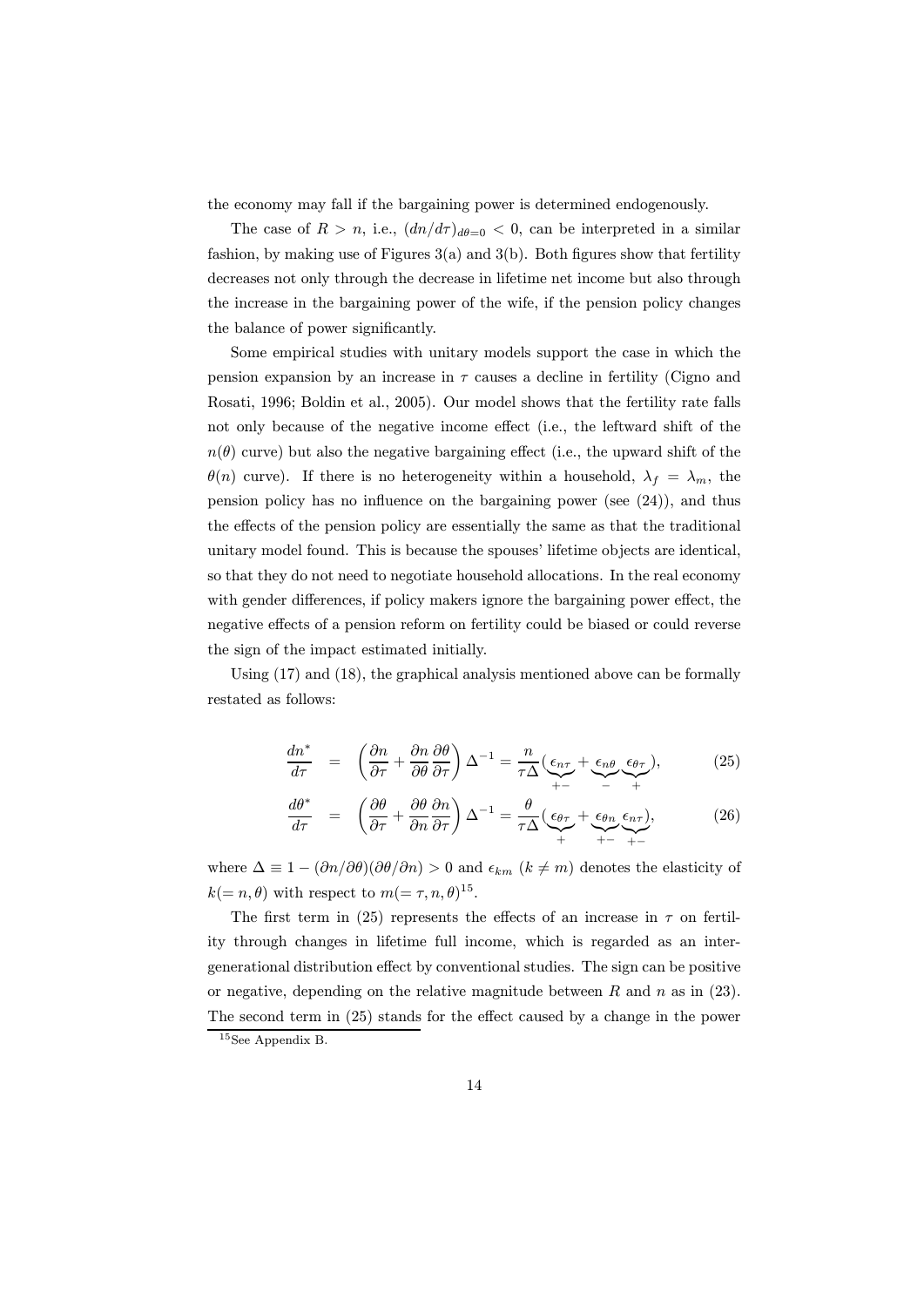balance within a household, and can be interpreted as an intra-generational distribution effect. As other studies on intra-generational distribution effects, this effect is caused by heterogeneity among individuals in the same generation, but that within the family. Because the pension expansion by an increase in  $\tau$  leads women with higher longevity to a more favorable position, the sign of  $\partial\theta/\partial\tau$  $(\epsilon_{\theta\tau})$  is positive. On the other hand,  $\partial n/\partial \theta$  ( $\epsilon_{n\theta}$ ) is negative because women want to reduce the number of children so that they can ensure resources in the retirement period, taking into account their higher probability to survive. Thus, overall, the second term is negative. The sign of the total effect of the change in  $\tau$  on  $n^*$ , therefore, is not determined a priori. If the negative effect of an increase in pension size on fertility due to a change in bargaining power exceeds the positive effect of the increase in  $\tau$ , then fertility is decreased by an increase in  $\tau$ .

Now, we turn to the total effects of a change in  $\tau$  on  $\theta^*$ . The first term in (26) captures the direct positive effect of a change in  $\tau$  on bargaining power by changing the gap of the pension benefit between wife and husband. The second term in (26) represents the indirect effect through a change in fertility caused by an increase in  $\tau$ . The sign of  $\partial\theta/\partial n$  ( $\epsilon_{\theta n}$ ) depends on the relative magnitude of the effects of  $n$  on women's bargaining power as a result of reduced labor income and an increased pension benefit, as compared to that of their husbands. Consequently, the sign of the overall effect is determined by these direct and indirect effects.

# 5 Concluding Remarks

The family is the key constitutional unit of human society. It offers comfort, security, and a place to grow. However, the role and the structure of family change according to the influence of many factors, such as changing lifestyles and increasing personal mobility. Public policy is also a significant factor affecting the family shape. The decision on having children must be affected by the system of childcare leave, educational costs, and various family policies. The systems of taxation and social security are also factors that influence the way couples work and the balance of power within the family. Our paper can be placed as a variant on a line that examines the intra-familial structure, focusing on the balance of power and the number of children in the family.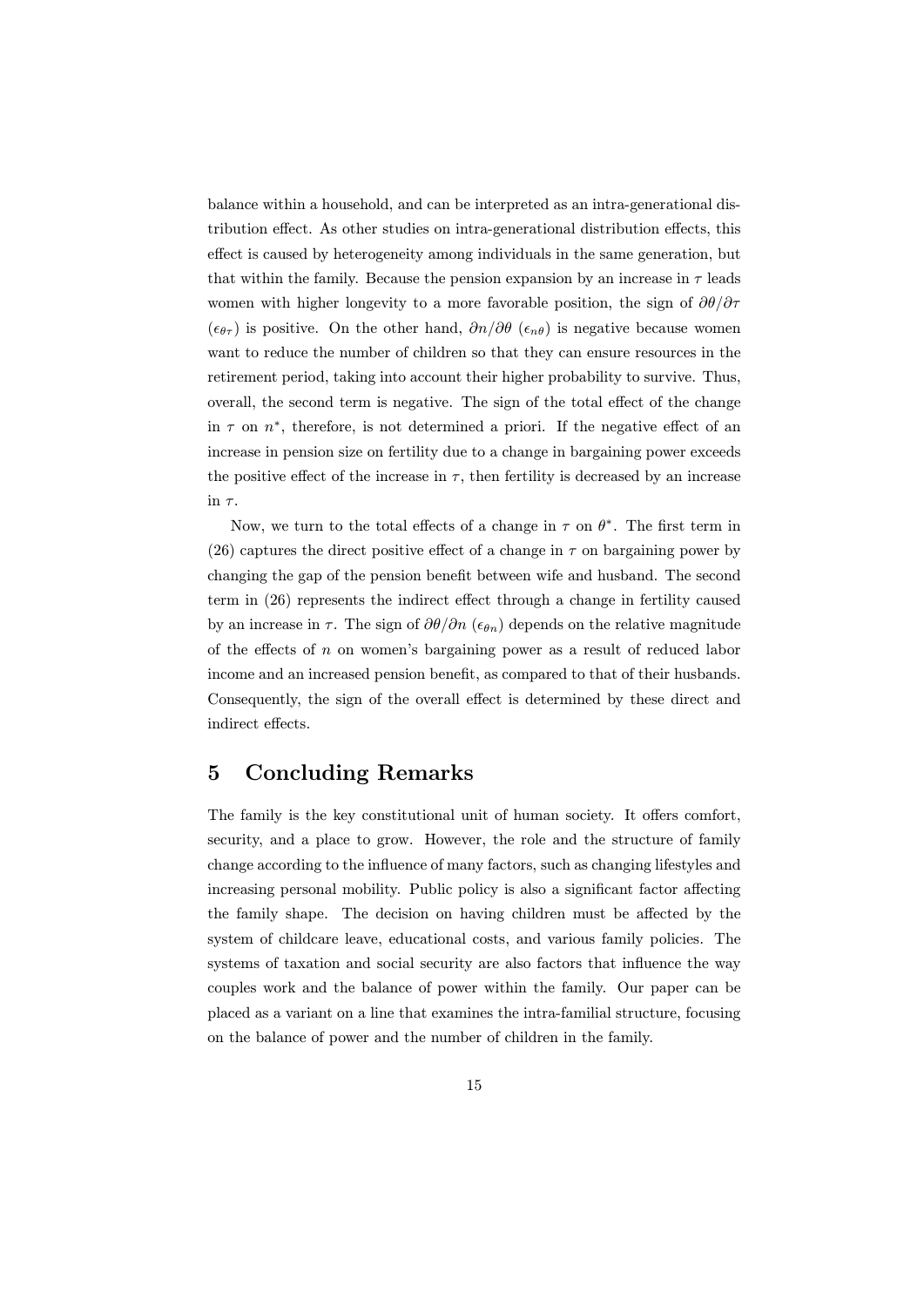There has been intense research into the effects of pension policy on the fertility. Most studies approach this matter using an overlapping generation (OLG) model with a unitary household, assuming no interaction between wife and husband. These studies are successful in analyzing long-run macroeconomic steady-state outcomes. At the same time, these standard approaches rely on some strong assumptions. In particular, they assume a unitary household with no heterogeneity in preferences or the lifespans of wives and husbands. This means they assume that a couple never bargains over household resource allocation, such as the number of children they have and/or the amount they save for the future. Approaching by different perspective from the orthodox homogenous couple, to explore the effects of a public pension on the household resource allocation by the bargaining couple with heterogeneity is the principal subjects of this paper.

Following the trend of analyses on the heterogeneous couples, we also consider a setting with heterogeneity in the lifespan between husband and wife. The wife tends to live longer than her husband does, causing incentives for them to bargain over the amount of saving they do and the number of children they have. The bargaining power between wife and husband is endogenously determined in the social level based on their relative average lifetime income, including pension benefit. This is affected critically by a pension reform, which may in turn influence endogenous fertility. To demonstrate our results simply, we consider a small, open economy characterized by an exogenous interest rate and wages. The interest rate is the same for both the husband and wife, but the wage rate is not. Men tend to get a higher wage rate than the women, therefore the women often decide against participating in labor market.

Using this setup, this paper finds out a new channel of pension policy on fertility decisions. An increase in pension size affects not only via the changes in current and future incomes, but it affects the fertility through the change in marital bargaining power. The conventional OLG literature has always seen marital bargaining power as fixed, which meant that the increase in the pension benefit of the old accompanied by the tax increase in the young simply changes the lifetime income. As a result, this change in lifetime income caused by an increase in the pension size affects the household fertility behaviors. In our model, however, the development of a pension alters the marital relationship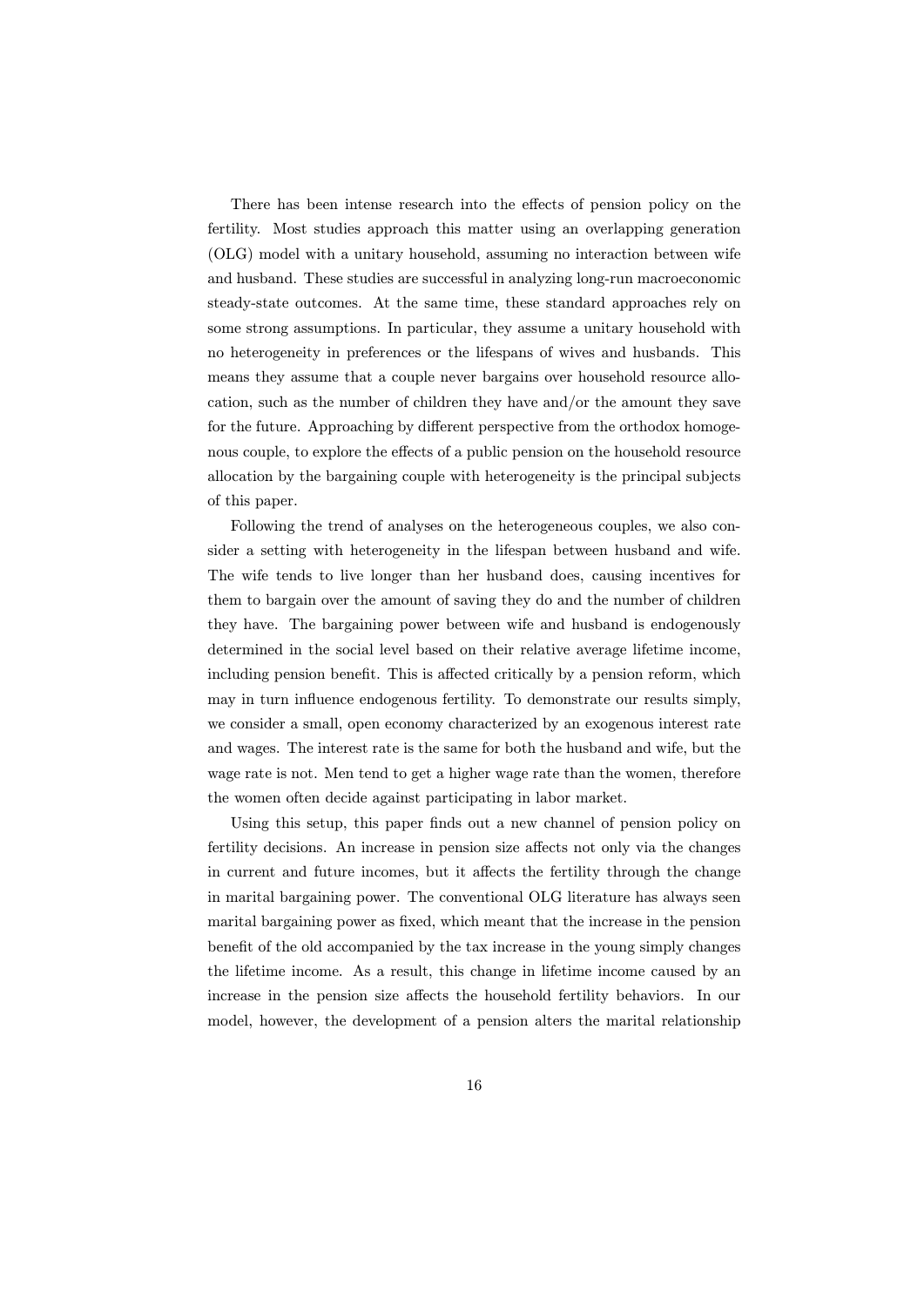defined by the gender gap in lifetime incomes, because the wife lives longer and is expected to gain higher amount of pension benefit. The change in the balance of power within the heterogeneous couple affects their saving behavior as well as their fertility. This results in the PAYG pension accelerating the falling birthrate, in contrast to the case of homogenous couples.

# Appendices

### Appendix A

*Derivation of (15) and (16)*. From (13), we have

$$
\frac{\partial \theta_{t+1}}{\partial \theta_t} = \frac{\theta' R^2 (w_f + w_m - \tau) A w_f z (\lambda_f - \lambda_m)}{\left\{ w_f z \left[ 2 + \theta_t \lambda_f + (1 - \theta_t) \lambda_m \right] R - \tau \right\}^2}.
$$
(27)

From  $(8)$  and  $(10)$ , we have

$$
n_t = \frac{R(w_f + w_m - \tau)}{w_f z \left[2 + \theta_t \lambda_f + (1 - \theta_t)\lambda_m\right]R - \tau}.
$$
\n
$$
(28)
$$

Substituting (28) into (27), we have (15).

The differentiation of (27) gives

$$
\frac{\partial^2 \theta_{t+1}}{\partial \theta_t^2} = -\frac{2(\lambda_f - \lambda_m)^2 w_f^2 z^2 \theta' R^3 (w_f + w_m - \tau) A}{\{w_f z \left[2 + \theta_t \lambda_f + (1 - \theta_t) \lambda_m\right] R - \tau\}^3}.
$$
(29)

Substituting  $(28)$  into  $(29)$ , we  $(16)$ .

*Derivation of (21) and (22)*. From (18), we have

$$
\frac{dn}{d\theta} = -\frac{w_f z R^2 (\lambda_f - \lambda_m) (w_f + w_m - \tau)}{\{w_f z [2 + \theta \lambda_f + (1 - \theta) \lambda_m] R - \tau\}^2} < 0,
$$
  

$$
\frac{d^2 n}{d\theta^2} = \frac{2z^2 w_f^2 (\lambda_f - \lambda_m)^2 R^3 (w_f + w_m - \tau)}{\{w_f z [2 + \theta \lambda_f + (1 - \theta) \lambda_m] R - \tau\}^3} > 0.
$$

(18) is rewritten as

$$
2 + \theta \lambda_f + (1 - \theta) \lambda_m = \frac{R(w_f + w_m - \tau) + \tau n}{nw_f zR},
$$

which is used to derive (21) and (22).

*Derivation of (23)*. From (18), we have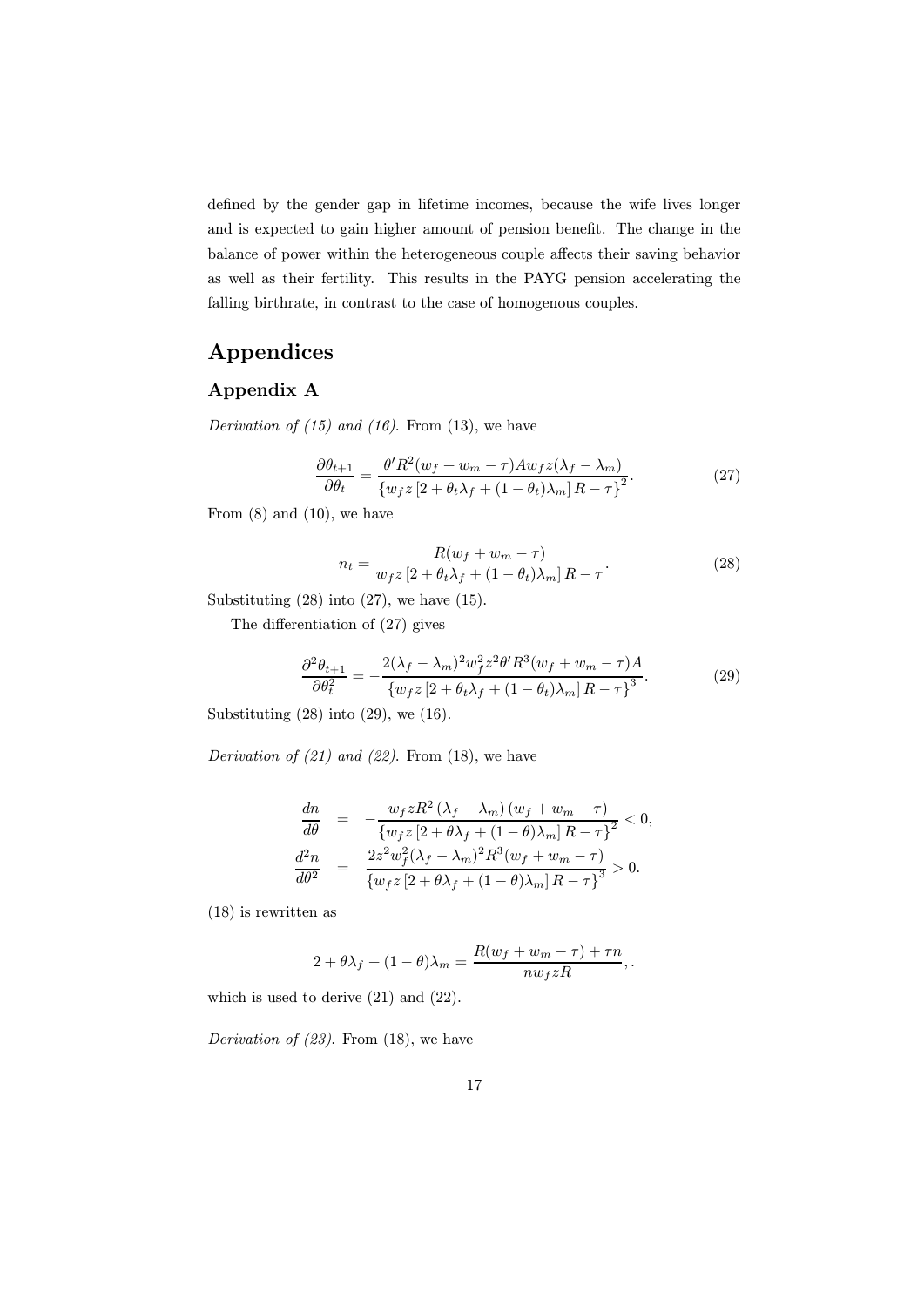$$
\frac{\partial n}{\partial \tau}|_{d\theta=0}=\frac{(w_f+w_m)R-(2+\theta\lambda_f+(1-\theta)\lambda_m)zw_fR^2}{(w_fz[2+\theta\lambda_f+(1-\theta)\lambda_m]R-\tau)^2}.
$$

Substituting (18) into this equation, we have (23).

### Appendix B

*Derivation of (25) and (26).* Fertility and bargaining power in the steady-state are given by total differentiation:

$$
dn^* - \frac{\partial n}{\partial \theta} d\theta^* = \frac{\partial n}{\partial \tau} d\tau,
$$
  

$$
-\frac{\partial \theta}{\partial n} dn^* + d\theta^* = \frac{\partial \theta}{\partial \tau} d\tau.
$$

Using these equations, we have

$$
\left[\begin{array}{cc} 1 & -\partial n/\partial \theta \\ -\partial \theta/\partial n & 1 \end{array}\right] \left[\begin{array}{c} dn^* \\ d\theta^* \end{array}\right] = \left[\begin{array}{c} \partial n/\partial \tau \\ \partial \theta/\partial \tau \end{array}\right] d\tau,
$$

where the determinant of the coefficient matrix is  $1 - (\partial n/\partial \theta)(\partial \theta/\partial n)$ , which is reasonable to assume positive. Solving this, we have (25) and (26).

## References

- Aaron, H.J. (1966), The social insurance paradox, *Canadian Journal of Economics and Political Science* 32, 371-374.
- Abio, G., Mahieu, G., Patxot, C. (2004), On the optimality of PAYG pension systems in an endogenous fertility setting, *Journal of Pension Economics and Finance* 3, 35-62.
- Apps, P.F., Rees, R. (1988), Taxation and the household. *Journal of Public Economics* 35, 355-369.
- Aura, S. (2005), Does the balance of power within a family matter? The case of the Retirement Equity Act, *Journal of Public Economics* 89, 1699—1717.
- Boldrin, M., de Nardi, M., Jones, L.E. (2005), Fertility and social security, *NBER working paper* No. 11146.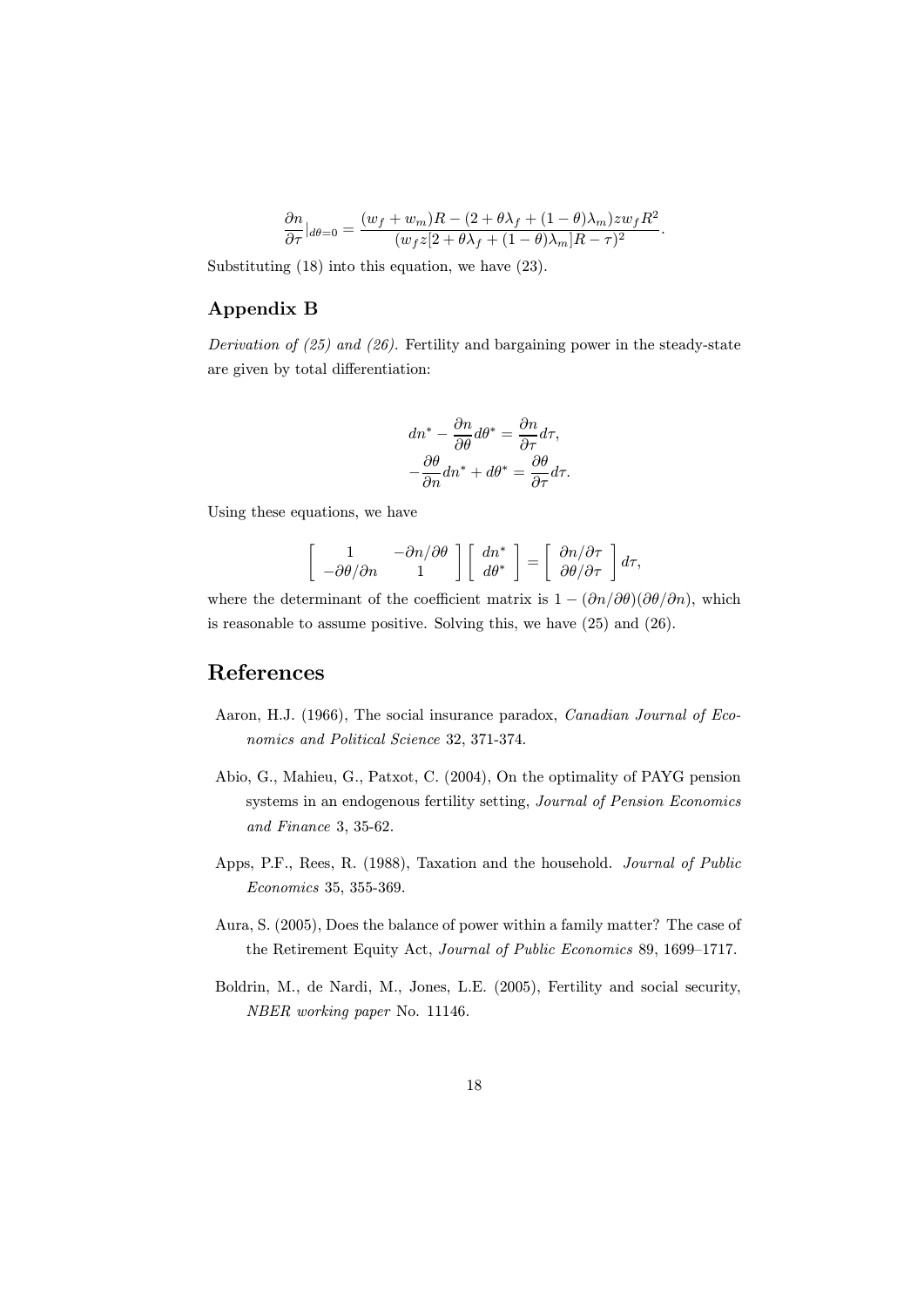- Bommier, A., Leroux, M.L., Lozachmeur, J.M. (2011a), Differential mortality and social security, *Canadian Journal of Economics* 44, 273-289.
- Bommier, A., Leroux, M.L., Lozachmeur, J.M. (2011b), On the public economics of annuities with differential mortality, *Journal of Public Economics* 95, 612-623.
- Browning, M., (2000). The saving behavior of a two-person household, *Scandinavian Journal of Economics* 102, 235—251.
- Cigno A (1993) Intergenerational transfers without altruism: family, market and state. *European Journal of Political Economy* 9, 505—518
- Cigno, A., Rosati, F.C., (1996), Jointly determined saving and fertility behaviour: theory, and estimates for Germany, Italy, UK and USA. *European Economic Review* 40, 1561— 1589
- Chiappori, P.A. (1988), Rational household labor supply, *Econometrica* 56, 63-89.
- Chiappori, P.A. (1992), Collective labor supply and welfare, *Journal of Political Economy* 100, 437-467.
- Cremer, H., Lozachmeur, J.M., Pestieau, P. (2004), Social security, retirement age and optimal income taxation, *Journal of Public Economics* 88, 2259- 2281.
- Cremer, H., F. Gavari, Pestieau, P. (2008) Pensions with heterogeneous individuals and endogenous fertility, *Journal of Population Economics* 21, 961-981.
- Cremer, H., Lozachmeur, J.M., Pestieau, P. (2010) Collective annuities and redistribution, *Journal of Public Economic Theory* 12, 23-41.
- de la Croix, D., Donckt, V.M. (2010), Would empowering women initiate the demographic transition in least-developed countries? *Journal of Human Capital* 4, 85-129.
- Doepke M., Tertilt, M. (2009), Women's liberation: what's in it for men?, *Quarterly Journal of Economics* 124, 1541-1591.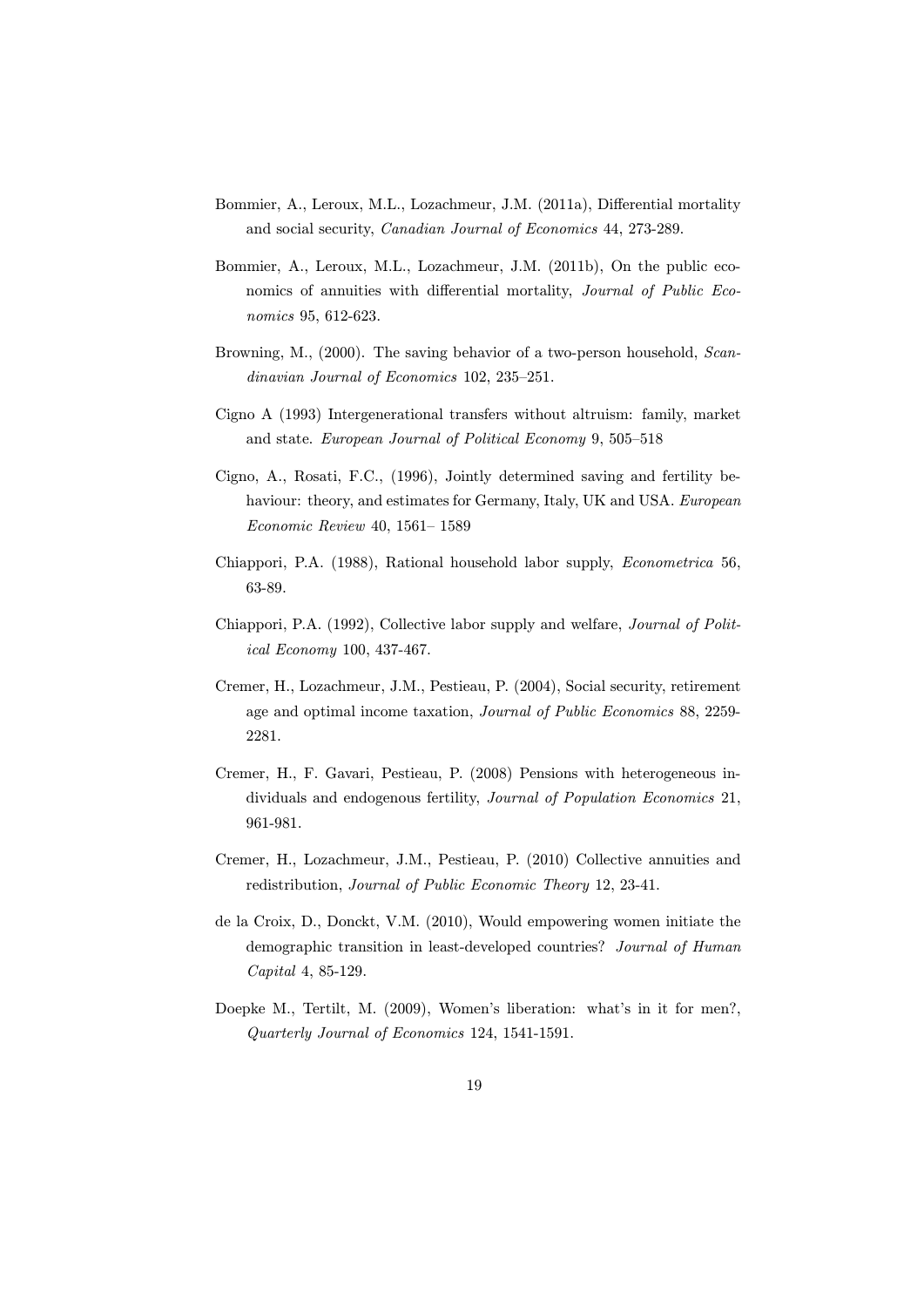- Duflo, E. (2003), Grandmothers and granddaughters: old-age pensions and intrahousehold allocation in South Africa, *World Bank Economic Review* 17, 1-25.
- Feyrer, J., Sacerdote, B., Stern, A. (2008), Will the stork return to Europe and Japan? Understanding fertility within developed nations, *Journlal of Economic Perspective* 22, 3—22.
- Galor,O., Weil, D.N. (1996), The gender gap, fertility, and growth, *American Economic Review* 86, 374- 87.
- Glazer A. (2008) Social security and conflict within the family, Journal of Population Economics 21, 331-338.
- Groezen, B., Leers, T., Meijdam, L. (2003), Social security and endogenous fertility: pensions and child allowances as siamese twins, *Journal of Public Economics* 87, 233-251.
- Groezen, B., Meijdam, L. (2008), Growing old and staying young: population policy in an ageing closed economy, *Journal of Population Economics* 21, 573—588.
- Grossbard-Shechtman, A. (1984), A theory of allocation of time in markets for labour and marriage. *Economic Journal,* 94, 863-882.
- Grossbard-Shechtman, A. (1993), *On the economics of marriage: a theory of marriage, labor and divorce*, Westview Press, Boulder.
- Grossbard-Shechtman, A. (2013), *On the economics of marriage: a general theory of household economics*, Forthcoming, Springer, Berlin, Heidelberg, New York.
- Hirazawa, M., Yakita, A. (2009), Fertility, child care outside the home, and pay-as-you-go social security, *Journal of Population Economics* 22, 565- 583.
- Hirazawa, M., Kitaura, K., Yakita, A. (2013), Fertility, intra-generational redistribution and social security sustainability, *Canadian Journal of Economics, Forthcoming*.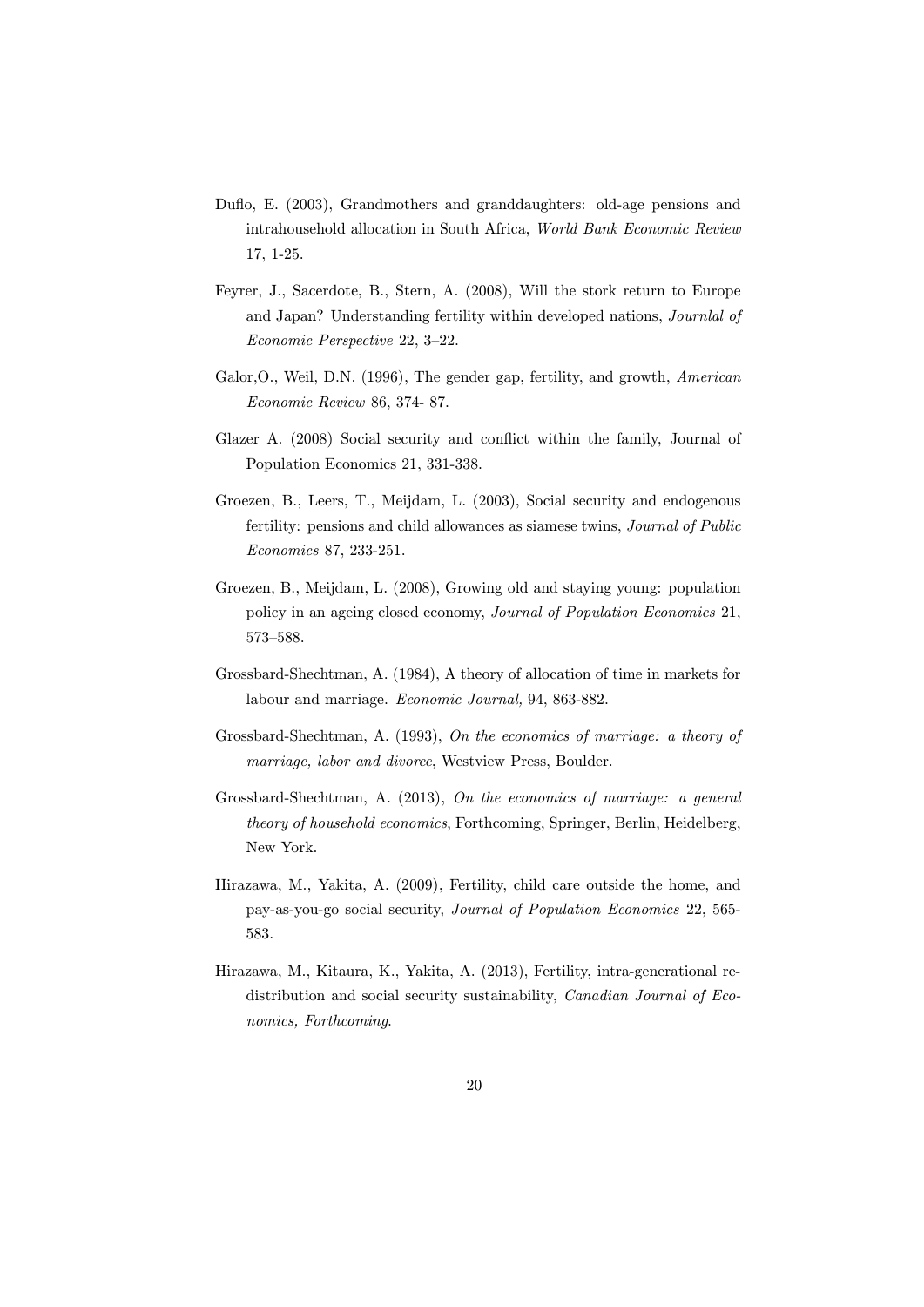- Komura, M. (2012), Fertility and endogenous gender bargaining power. *Journal of Population Economics*, doi: 10.1007/s00148-012-0460-6.
- Komura, M. (2013), Tax reform and endogenous gender bargaining power. *Review of Economics of the Household*, doi: 10.1007/s11150-012-9174-5.
- Lundberg, S.J., Pollak, R.A. (1993), Separate spheres bargaining and the marriage market. *Journal of Political Economy* 101, 988-1010.
- Lundberg, S.J., Pollak, R.A. (1996), Bargaining and distribution in marriage. *Journal of Economic Perspectives* 10, 139-158.
- Lundberg, S.J., Pollak, R.A., Wales, T.J. (1997), Do husbands and wives pool their resources? evidence from the United Kingdom child benefit. *Journal of Human Resources* 32, 463-480.
- Lundberg, S.J., Startz, R., Stillman, S. (2003). The retirement-consumption puzzle: a marital bargaining approach, *Journal of Public Economics* 87, 1199-1218.
- Lundberg, S.J., Ward-Batts, J. (2000), Saving for retirement: Household bargaining and household net worth, *Michigan Retirement Research Center Research Paper* #2000-004.
- Manser, M., Brown, M. (1980), Marriage and household decision making: a bargaining analysis. *International Economic Review* 21, 31-44.
- McElroy, M.B., Horney, M.J. (1981), Nash-bargained household decisions: toward a generalization of the theory of demand. *International Economic Review* 22, 333-349.
- Samuelson, P.A. (1958), An exact consumption-loan model of interest with or without the social contrivance of money, *Journal of Political Economy* 66, 467-482.
- Sinn, H.W. (2004), The pay-as-you-go pension system as a fertility insurance and enforcement device, *Journal of Public Economics* 88, 1335-1357.
- United Nations (2000), *World Marriage Patterns 2000*. New York: Population Division of the Department of Economic and Social Affairs (DESA), United Nations.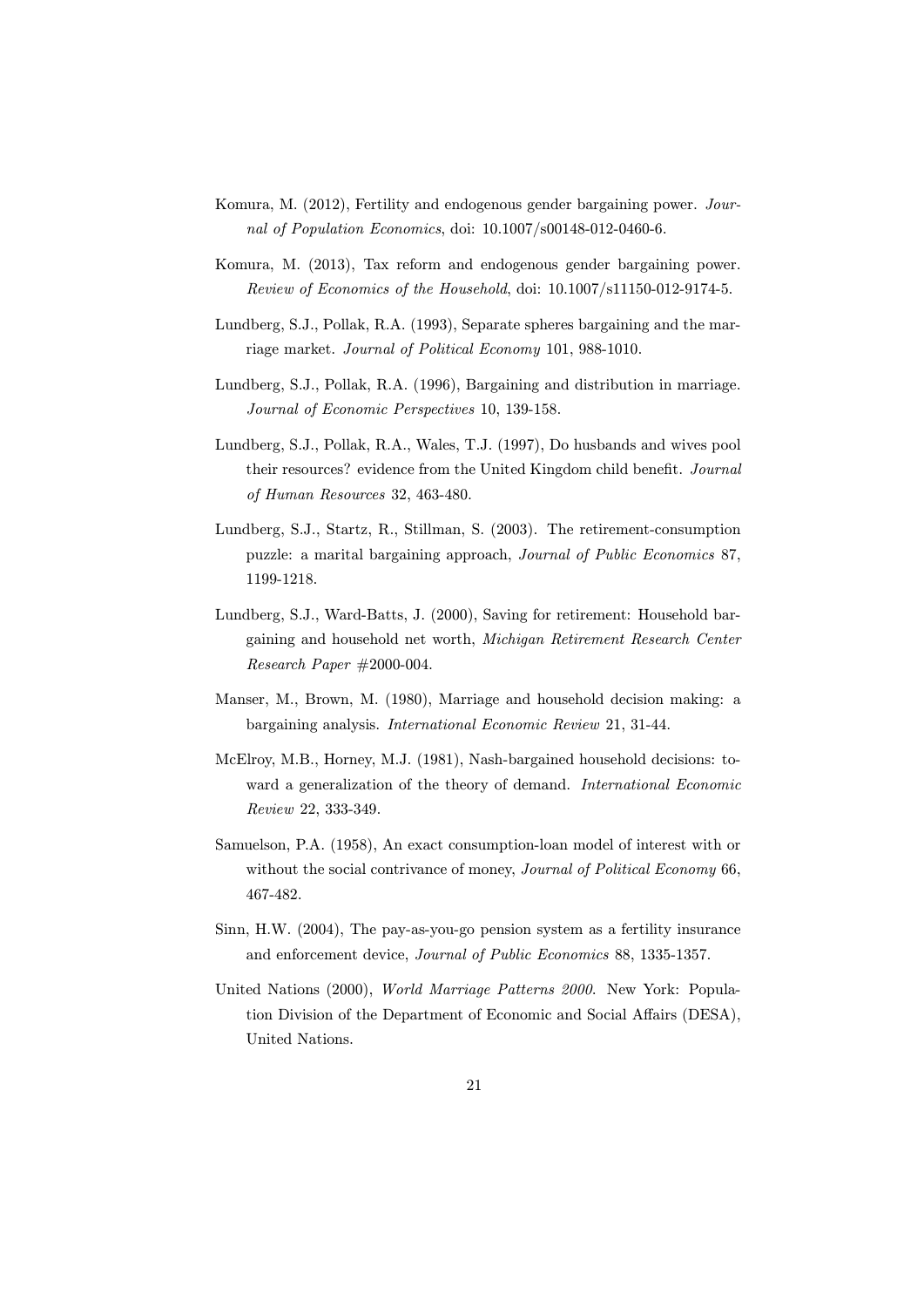- Wigger, B.U. (1999), Pay-as-you-go financed public pensions in a model of endogenous growth and fertility, *Journal of Population Economics* 12, 625—640.
- Yakita, A. (2001), Uncertain lifetime, fertility and social security, *Journal of Population Economics* 14, 635-640.
- Zhang, J., Zhang, J. (1998), Social security, intergenerational transfers, and endogenous growth, *Canadian Journal of Economics* 31, 1225-1241.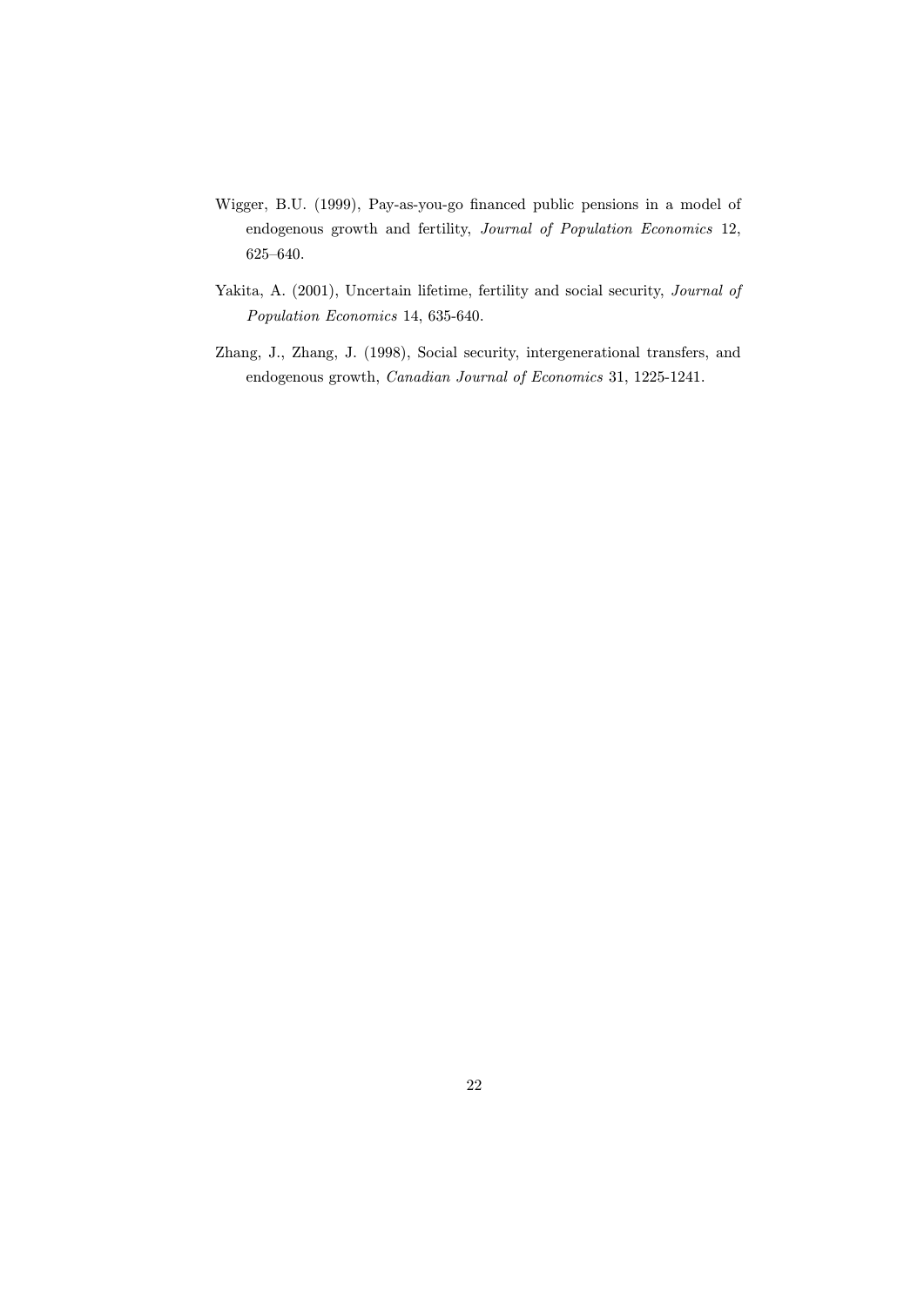

Figure 1(a). Steady-state bargaining power;  $A > 0$ .



Figure 1(b). Steady-state bargaining power;  $A < 0$ .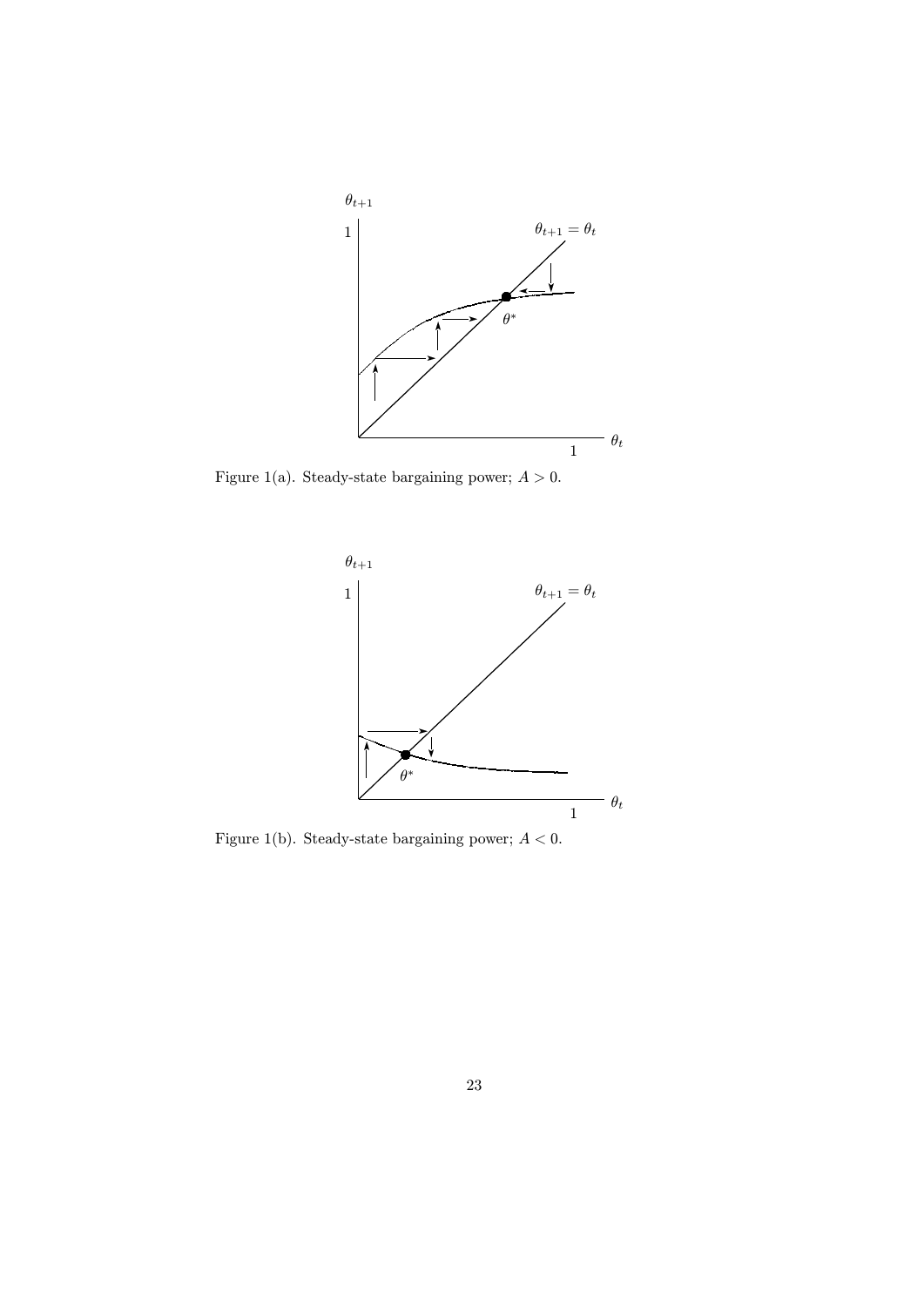

Figure 2(a). Effect of increase in  $\tau$  when  $R < n$  and the pension policy is inactive,  $A > 0$ .

Note. An increase in the size of pension policy shifts a stable equilibrium from  $E_1$  to  $E_4$ .  $E_2$  is an unstable equilibrium.



- Figure 2(b). Effect of increase in  $\tau$  when  $R < n$  and the pension policy is active,  $A < 0$ .
- Note. An increase in the size of pension policy shifts a stable equilibrium from  $\mathcal{E}_5$  to  $\mathcal{E}_7.$